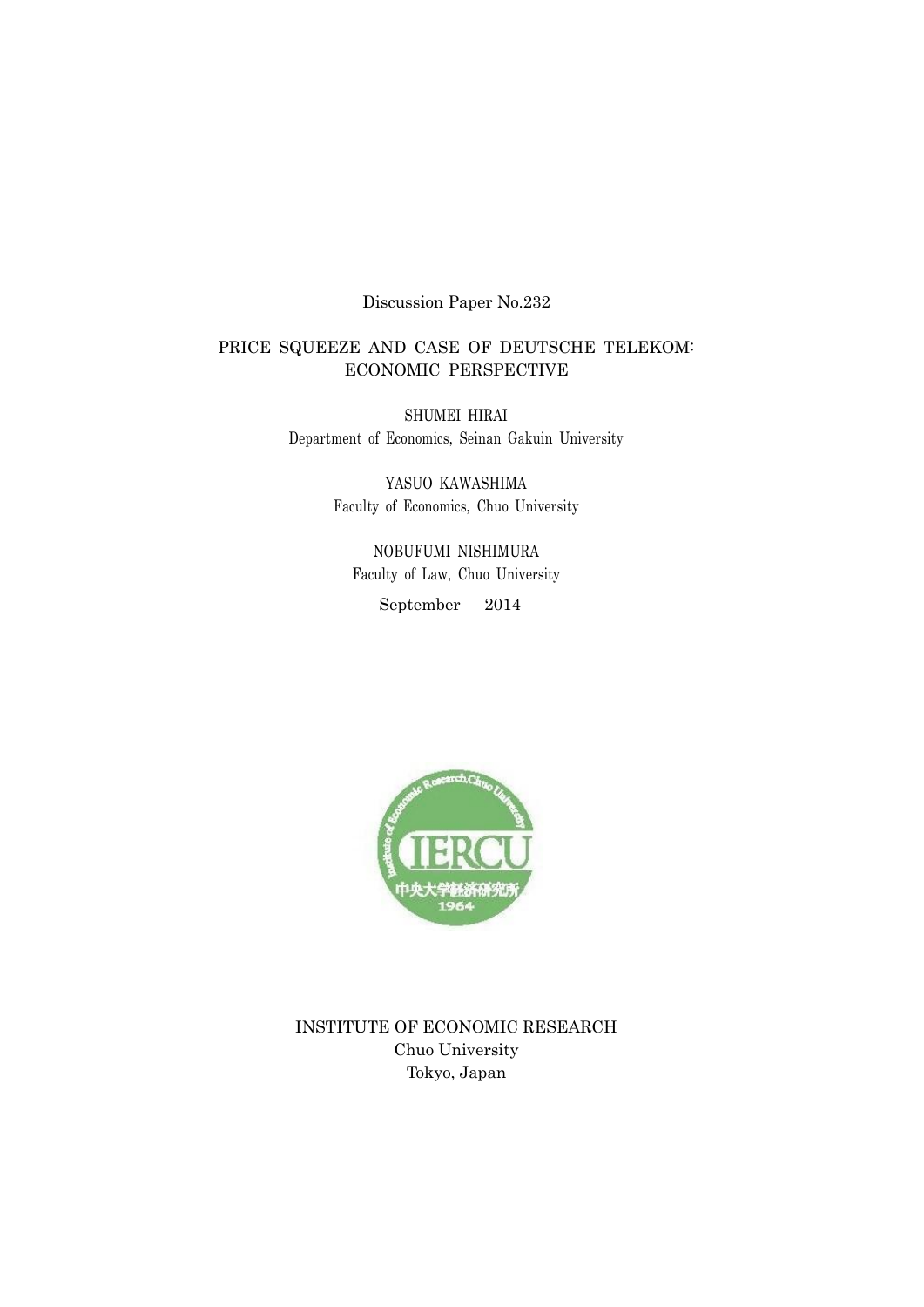# **PRICE SQUEEZE AND CASE OF DEUTSCHE TELEKOM: ECONOMIC PERSPECTIVE**

#### SHUMEI HIRAI

*Department of Economics, Seinan Gakuin University 6-2-92 Nishijin, Sawara-ku, Fukuoka 814-8511, Japan [hirai@seinan-gu.ac.jp](mailto:hirai@seinan-gu.ac.jp)*

#### YASUO KAWASHIMA

*Faculty of Economics, Chuo University 742-1 Higashinakano, Hachioji-shi, Tokyo 192-0393, Japan [yasuokaw@tamacc.chuo-u.ac.jp](mailto:yasuokaw@tamacc.chuo-u.ac.jp)*

and

# NOBUFUMI NISHIMURA

*Faculty of Law, Chuo University 742-1 Higashinakano, Hachioji-shi, Tokyo 192-0393, Japan [1974non@gmail.com](mailto:1974non@gmail.com)*

#### **Abstract**

We explore the price squeeze test proposed by the European Commission in a partial and a no relation environments in network industries, which assumes that a new entrant is an equally efficient competitor to the incumbent firm. Under this assumption, the test in a partial regulation environment can show precisely what strategies the incumbent employs in a market, and can also show that differences in costs between the incumbent and the entrant generate either a false negative or a false positive when the one is superior in costs to the other. Moreover, the incumbent in a no regulation environment has no incentives to employ a price squeeze and the test generates a false positive in Subgame Perfect Equilibrium. Thus, the test is not a reliable measure to judge strategies of the incumbent if a firm can not enjoy costs advantage. As the Commission decision is based on the test, there is a legal flaw in the procedures for judging true reasons why the entrant exists from a market. It then follows these that the Commission decision fining Deutsche Telekom should be declined.

*JEL* classification: K23, L13, L43, L51

Keywords: price squeeze test; equally efficient competitor; difference in costs; false positive; false negative; legal flaw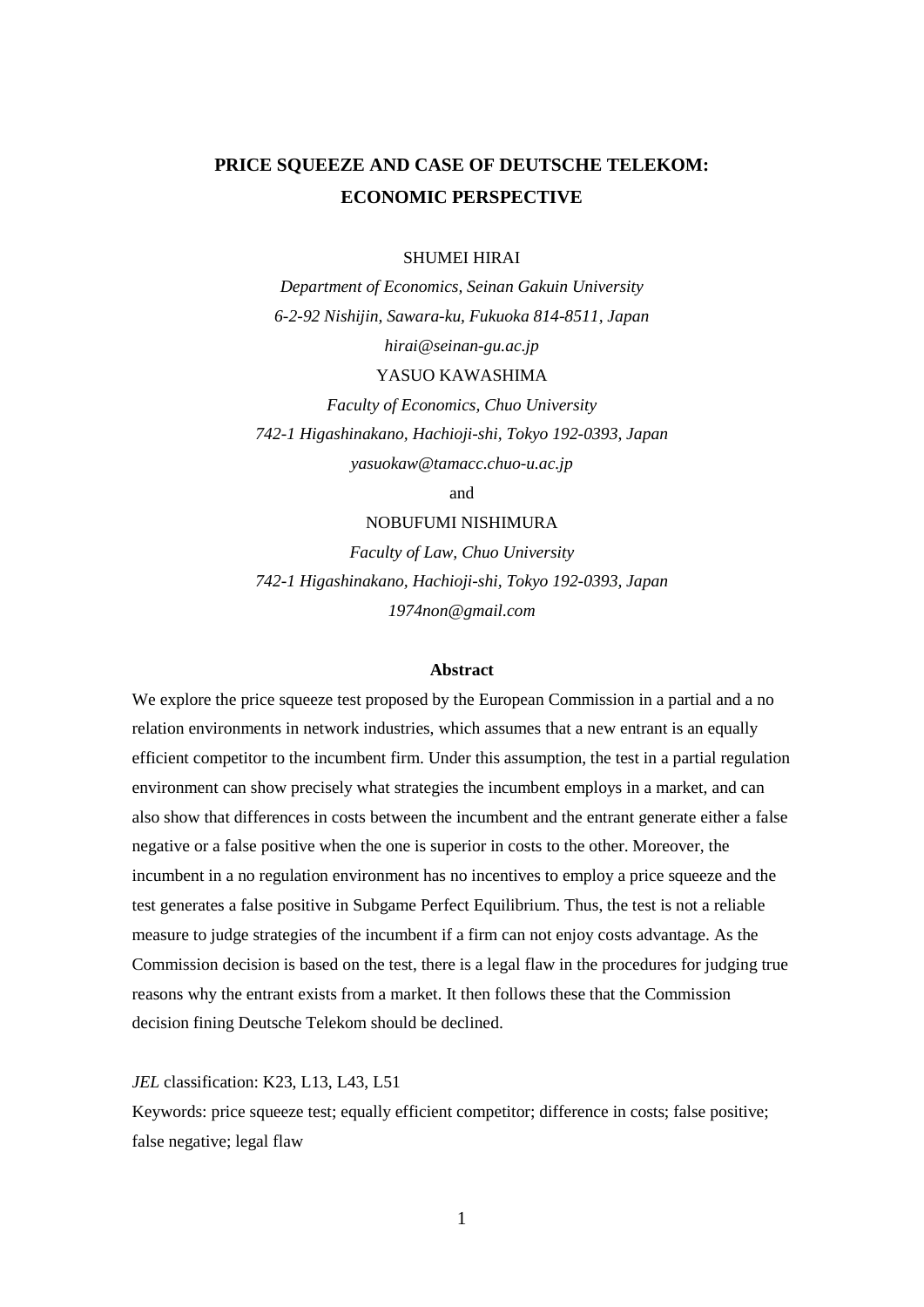## **1 Introduction**

Deregulation of a network industry, for example, Telecommunications and a water industry, has caused new firms to enter into a market. Some firms may succeed in supplying outputs profitably, while others may exit from a market. Thus, price squeeze cases have arisen. When new entrants are forced out of a market, deregulation does not enhance market efficiency. There are several ways to explore whether the entrant is driven out of a market by market competition or exclusionary strategies by the incumbent.<sup>[1](#page-2-0)</sup> Typical examples are given in the U.S. and Europe. In the U.S., a new act is introduced to deal with these issues. In fact, the 1996 Telecommunications Act requires the regulation authority to examine only whether access rates for essential inputs are cost based. $2$ 

To judge whether the incumbent firm employs such a strategy, the European Commission (henceforth, EC) proposed two definitions of Price Squeeze tests (henceforth, PS test).<sup>[3](#page-2-2)</sup> Bouckaert and Verboven (2004) introduce regulatory environments to analyze price squeeze tests. We follow their definition of regulatory environments. Bruno, Rey and Saavedra (2013) give an excellent survey on the economics of a price squeeze.

When we consider the German telecommunication industry, we have to pay attention to paragraph 5 in the European Commission decision of 21 May 2003, which states:

" Charges for access to local networks are partially regulated by the regulatory authority, but this decision is concerned with unfair prices which have been set by DT itself in the exercise of its own commercial freedom, and for which it is directly responsible."

It follows that it can be modeled as a partial regulatory environment (or game) or a no regulation environment (or game). The characteristics of the PS test can be examined in these environments: The partial regulatory environment is modeled as a one shot Cournot game, while the other is modeled as a two stage game. Our model is the same as one of important types of market structure in vertically related markets which Rey and Tirole (2007) explores. Basic framework and a notation are close to Armstrong (2002) and Bouckaert and Verboven (2004). The PS test is based upon the assumption that a new entrant is an equally efficient competitor to the incumbent. $4$  This assumption will be called the PS assumption. If this

<span id="page-2-0"></span><sup>&</sup>lt;sup>1</sup>Weisman (2003) points out two types of exclusionary behavior that the incumbent can adopt: a price squeeze and sabotage.

<span id="page-2-1"></span> $^{2}$ Bork (1978) and Carlton (2008) insist that the incumbent firm has no incentives to employ a price squeeze.

<span id="page-2-2"></span><sup>&</sup>lt;sup>3</sup>See the 1998 Notice of the European Commission (1998).

<span id="page-2-3"></span><sup>&</sup>lt;sup>4</sup>This is called *equally efficient competitor* test by Bruno, Rey and Saavedra (2013).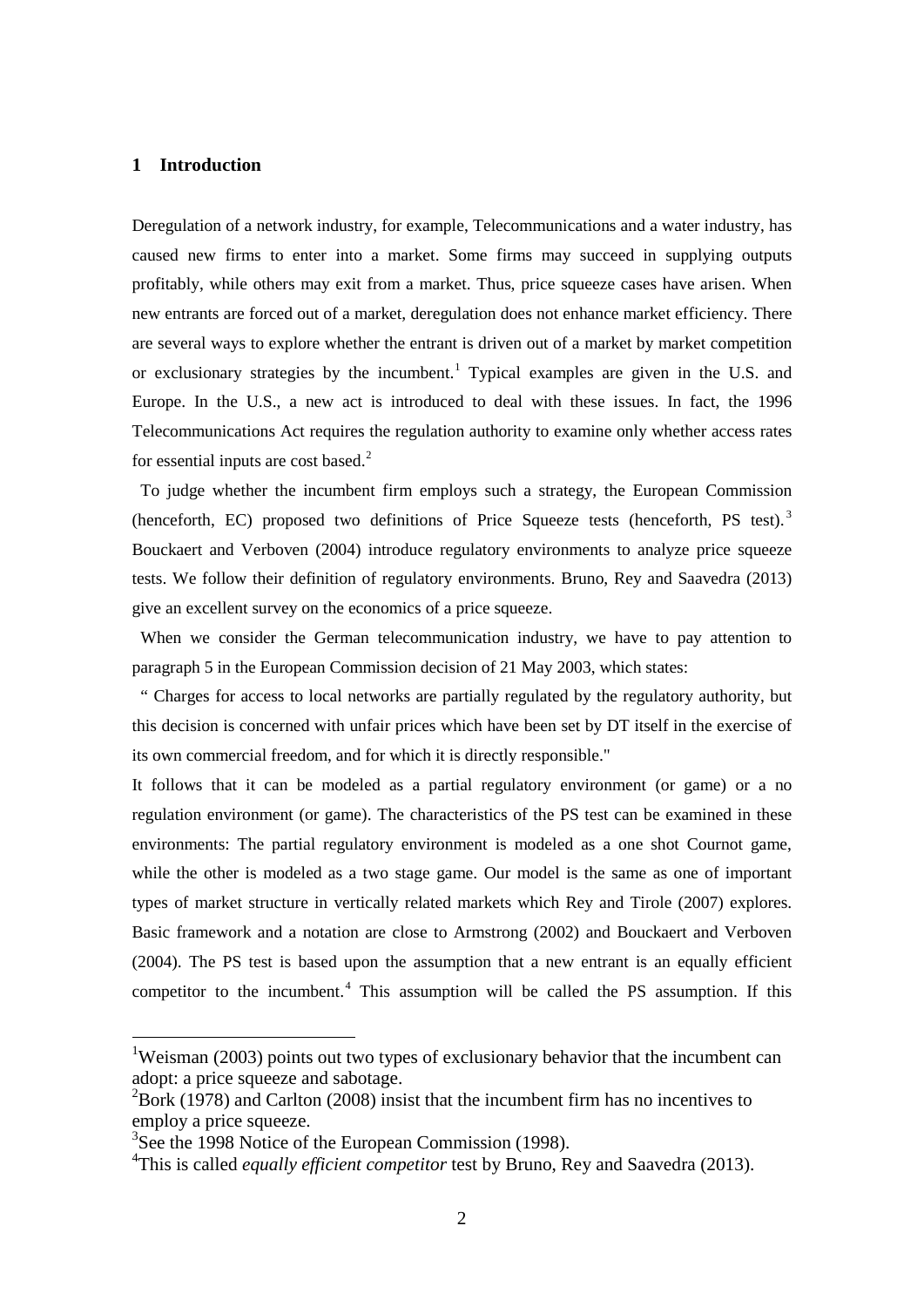assumption holds true, the test can show what strategy the incumbent firm adopts. On the other hand, we introduce a new test to examine the PS test in these games where the PS assumption is not valid: Costs of the incumbent and the entrant are not the same. It will be shown in the partial regulation game that the PS test generates a false negative or a false positive depending upon the relative values of costs of two competitors.<sup>[5](#page-3-0)</sup> It then follows from these and costs of the real firms that the PS test is not necessarily a reliable measure to judge whether the incumbent has employed such an exclusionary strategy as a price squeeze.

If we turn our attention to the no regulation game, it will be shown that the incumbent has no incentives to drive the competitor out of a market, and that the exit of the entrant is solely due to inefficiency of the entrant, not by a price squeeze by the incumbent. These observations of two regulatory environments reveal that the PS test is not necessarily a reliable measures to judge behavior of the incumbent. The EC decision, which is based upon the PS test, is not well founded in that its decision should be declined. In particular, our analysis of the PS test in the no regulation game strongly shows that the EC oversteps the mark in the decision of the case of Deutsche Telekom.

Such concerns about the reliability of the PS test proposed by the EC have been noticed by Weisman (2003) and Bouckaert and Verboven (2004). Salop (2010) proposes a new test to judge whether the incumbent practices such an exclusionary strategy. However, the European Commission has not noticed the possibility that the PS test fails to show precisely what strategy the incumbent adopts.<sup>[6](#page-3-1)</sup> It follows from these that there is a legal flaw in the procedures for judging the case of DT. Moreover, it follows from Mathematical Logic that inferences driven from a false assumption are logically true, but is meaningless. Our analysis of the PS test in two regulatory environments reveals that the EC decision of 21 May 2003 is not well founded in that it should be declined.

Our paper is organized as follows: Section 2 sets forth our model and the PS test that is proposed by the European Commission together with our new test. In Section 3, we set forth a partial regulation game and explore the PS test proposed by the European Commission. It will be show that a false negative or false positive can arise depending upon the relative values of firms' average costs. In Section 4, we examine the case of DT in the partial regulatory game. It will be shown that there is a legal flaw in the EC decision on the case of DT. Section 5 examines the PS test in the no regulatory game. It will be shown that the incumbent has no incentives to drive a rival out of a market, and that the test generates a false negative. The EC

<span id="page-3-0"></span><sup>&</sup>lt;sup>5</sup> Petulowa and Saavedra (2013) pointed out that the test generates a false negative or a false positive.

<span id="page-3-1"></span><sup>6</sup> See, European Commission (2003).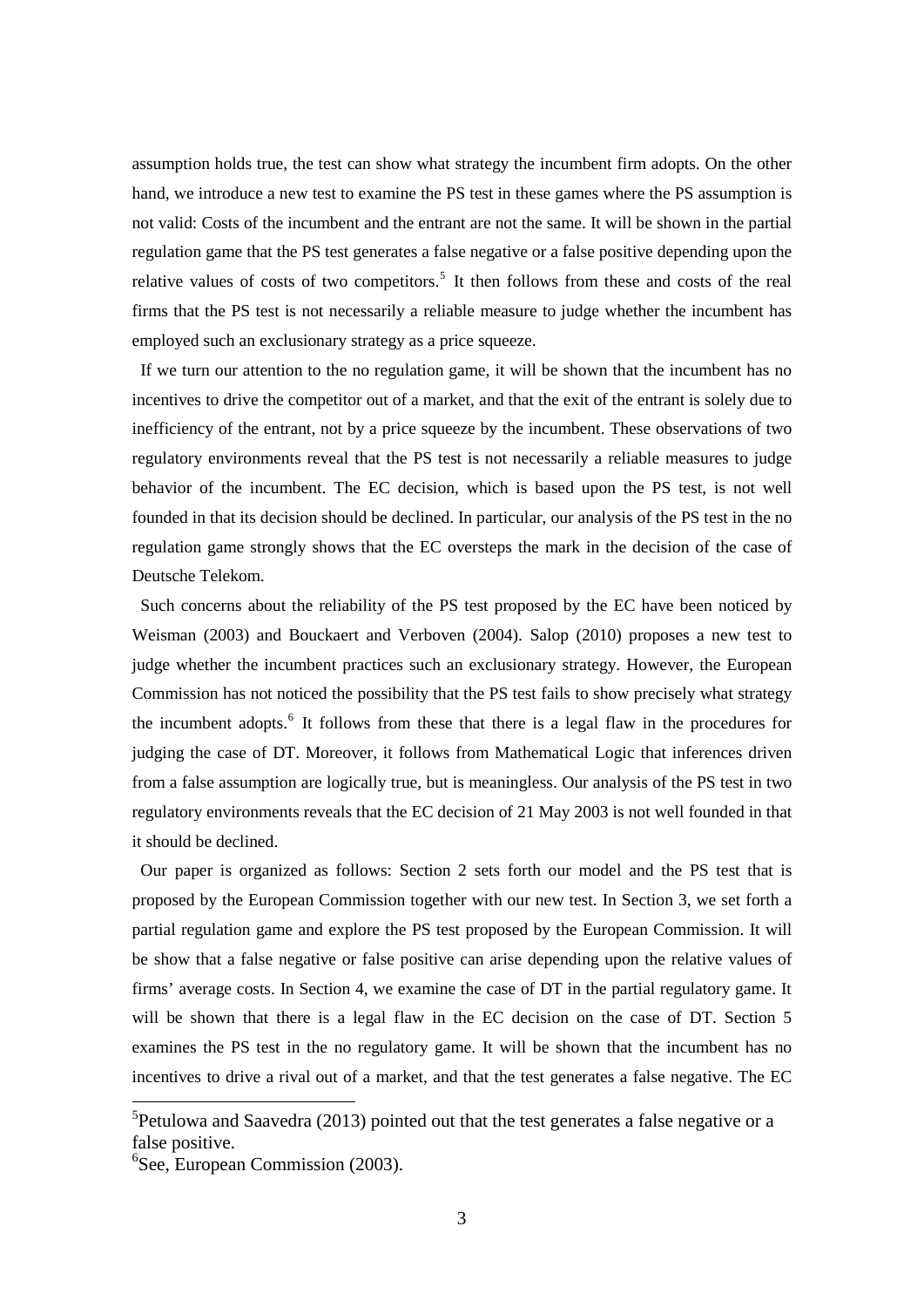decision is not well founded in the no regulatory games. Thus, the decision should be declined. Section 5 summarizes our observations.

# **2 The Model and Price Squeeze Tests**

Consider a network industry where there are the incumbent firm (firm 1) and a new entrant (firm 2). The incumbent produces an essential input and sells it to the entrant. Thus, foreclosure is assumed away.<sup>[7](#page-4-0)</sup> Both firms produce outputs in one-to-one proportion. The average costs of an essential input are given by  $c_0$ , which is assumed equal to zero for simplicity of our analysis.<sup>[8](#page-4-1)</sup> The average costs of outputs of firms 1 and 2 are fixed constants  $c_1$ ,  $c_2 + \alpha$ , respectively, where  $c_i$  stands for average costs of firm i net of an access rate, and  $\alpha$  for an access rate for inputs.

A demand function is given by

$$
P = A - (x_1 + x_2) = A - X,\tag{1}
$$

where  $P$  stands for price for outputs,  $x_i$  for outputs of firm i, and  $A$  for a constant parameter. To make our analysis tractable, assume that firms are viable in a partial regulation game in which access rates are determined by the regulatory authority. This assumption is given by

$$
A > 2 \times max\{c_1, c_2\}.
$$
 (2)

These assumptions guarantee that outputs supplied by firms are positive.

A price squeeze (henceforth, PS) tests proposed by the European Commission, which Bruno, Rey and Saavedra (2013) calls it the Equally Efficient Competitors (EEC) test, has been used to examine whether the incumbent is responsible for price squeeze cases in the partial regulation game. In what follows, the features of the PS tests will be examined concerning whether a new entrant can reap positive profits. $9$  The PS test which we will take up amounts to examining whether the following inequality is satisfied:

$$
P - \alpha \ge c_1. \tag{3}
$$

However, if the assumption that a new entrant is not as efficient as the incumbent firm, the PS test will not work well, and some serious problems may occur. To examine the features of the PS test, we introduce the new test using costs of the entrant. Our new test directly considers

<span id="page-4-0"></span> $\frac{1}{7}$ Yang and Kawashima (2011) shows that the incumbent firm does not have incentives to employ a price squeeze in no regulation games.

<span id="page-4-1"></span><sup>&</sup>lt;sup>8</sup>We follow Armstrong (2002) in the sense that upstream costs for producing inputs and additional upstream costs to the entrants are both equal to 0.

<span id="page-4-2"></span><sup>&</sup>lt;sup>9</sup>For an excellent explanation of price squeeze tests, see Bouckaert and Verboven (2004).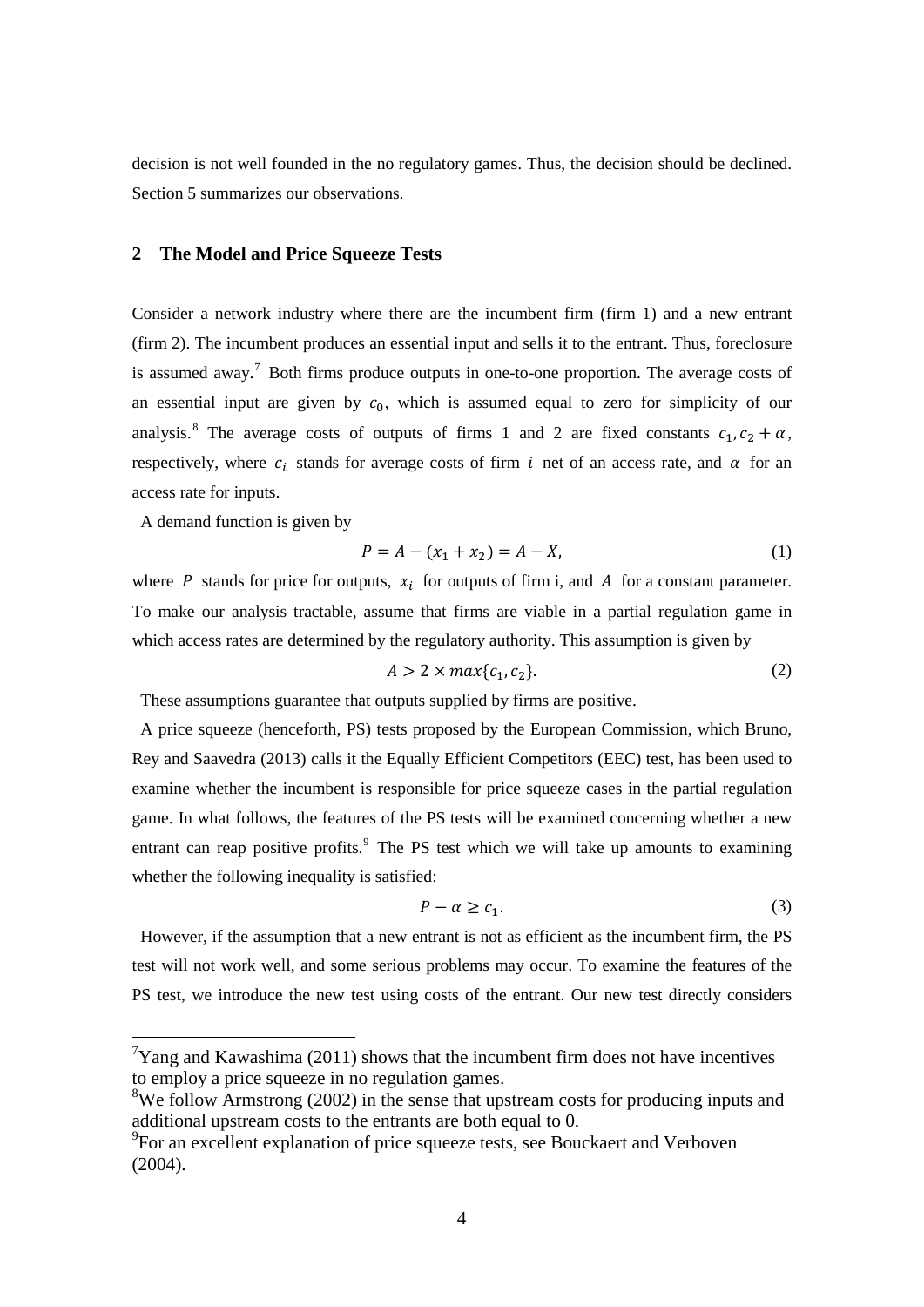whether the entrant can make positive profits. This is called the profitability (henceforth, PR) test, which is

$$
P - \alpha - c_2 > 0,\tag{4}
$$

where  $\alpha + c_2$  is average costs of outputs by the entrant. This test examines if per-unit profits of the entrant are positive. If they are positive, the entrant can supply outputs profitably and can be viable. Otherwise, the entrant has to exit form a market. Then, this is a direct test of viability of the entrant.

#### **3 Partial Regulation Game**

Now, consider a partial regulation game where price for inputs is regulated by the authority. It is a fixed constant and given by  $\bar{\alpha}$ . Although Bouckaert and Verboven (2004) have not considered the price squeeze tests in a partial regulation game, we will consider the partial regulation game by a one shot Cournot game.

The timing of our game is as follows:

1. The authority chooses an access rate  $\bar{\alpha}$  for inputs from the closed interval  $S_{sq} = [0, 2A$  $c_1 - c_2$ ).

2. The incumbent and a new entrant compete downstream in supplying outputs.

3. The entrant decides whether it can stay at or exit from a market.

4. The authority examines whether the set of access rates and downstream prices can pass the PS test.

Note that it does not matter whether there is the difference in productivities between two firms. A less efficient entrant can enter into a market. It will be shown in Section 5 that less efficient entrant can not be viable in no regulation games. In this game, if outputs and/or profits of a firm is not larger than zero, that firm cannot reap positive profits and then it has to exit from a market. Note also that total outputs are positive for  $\bar{\alpha} \in S_{sq}$ . It will be shown in what follows.

In view of (1), profits of two firms are given respectively by

$$
\pi_1 = (P - c_0 - c_1)x_1 + (\bar{\alpha} - c_0)x_2 = ((P - c_1)x_1 + \bar{\alpha}x_2 = (A - X - c_1)x_1 + \bar{\alpha}x_2,
$$
  

$$
\pi_2 = (P - \bar{\alpha} - c_2)x_2 = (A - X - \bar{\alpha} - c_2)x_2,
$$

where upstream costs  $c_0$  of producing inputs is equal to 0.

Then, we can now establish:

**Lemma 1.** *If the authority sets access price*  $\bar{\alpha} < \alpha_{sq} = \frac{A+c_1-2c_2}{2}$ , *outputs of the incumbent and the entrant, and price of outputs under a partial regulation game are given by*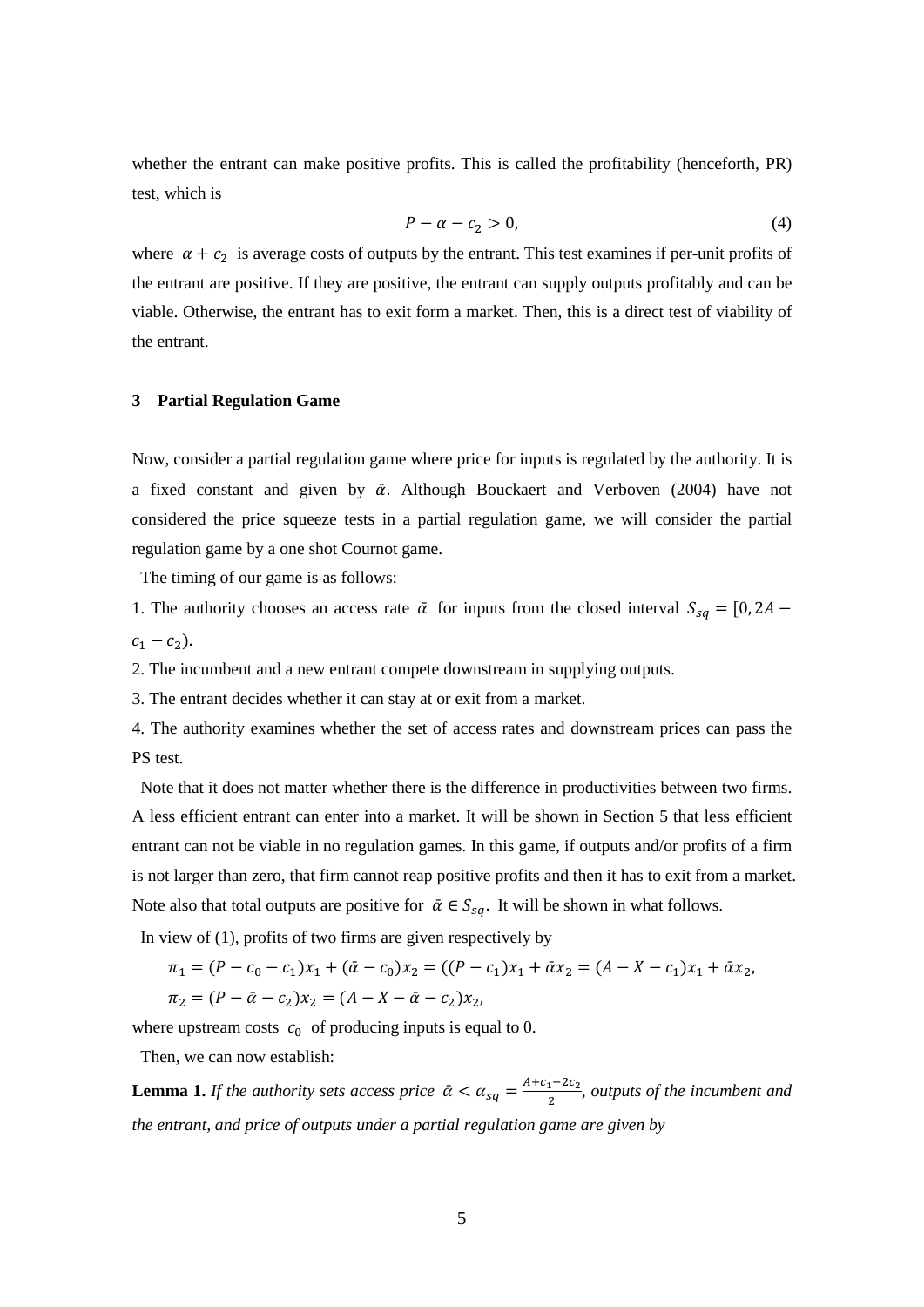$$
\bar{x}_1 = \frac{A - 2c_1 + c_2 + \bar{\alpha}}{3},
$$
\n
$$
\bar{x}_2 = \frac{A + c_1 - 2c_2 - 2\bar{\alpha}}{3},
$$
\n
$$
\bar{X} = \bar{x}_1 + \bar{x}_2 = \frac{2A - c_1 - c_2 - \bar{\alpha}}{3},
$$
\n
$$
\bar{P} = A - \bar{X} = \frac{A + c_1 + c_2 + \bar{\alpha}}{3}.
$$

*However, the entrant can not enter into a market for*  $\alpha_{sq} \leq \bar{\alpha} < (2A - c_1 - c_2)$ *.* 

*Proof.* Differentiating profits  $\pi_i$  with respect to  $x_i$  yields the best response functions of two firms. The first order condition of the incumbent is given by

$$
\frac{\partial \pi_1}{\partial x_1} = -x_1 + (A - X - c_1) = 0.
$$

Solving  $x_1$  yields the best response function of the incumbent (firm 1), which can be expressed as

$$
x_1 = R_1(X) = A - X - c_1.
$$

Similarly, differentiating profits of the entrant with respect to  $x_2$  yields

$$
\frac{\partial \pi_2}{\partial x_2} = -x_2 + (A - X - \bar{\alpha} - c_2) = 0,
$$

which enables us to have the best response function of firm 2. It is given by

$$
x_2 = R_2(X) = A - X - \bar{\alpha} - c_2.
$$

Noting these functions, we have

$$
R_1(X) + R_2(X) - X = 0,
$$

which gives us total outputs  $\bar{X}$  as

$$
\bar{X} = \frac{2A - c_1 - \bar{\alpha} - c_2}{3} > 0 \text{ for } \bar{\alpha} \in S_{sq}.
$$

Solving these equations for  $x_i$  yields competitive outputs of the incumbent and the entrant. For example, output  $\bar{x}_i$  of firm *i* is given respectively by

$$
\bar{x}_1 = R_1(\bar{X}) = A - \bar{X} - c_1 = \frac{A - 2c_1 + c_2 + \bar{\alpha}}{3},
$$
  

$$
\bar{x}_2 = R_2(\bar{X}) = A - \bar{X} - c_2 = \frac{A + c_1 - 2c_2 - 2\bar{\alpha}}{3}.
$$

If access rate  $\bar{\alpha}$  is less than  $\alpha_{sq}$ , outputs  $\bar{x}_2$  is positive. Outputs of two firms are given by  $\bar{x}_i$ above. Thus, substituting  $\bar{X}_i$  into a demand function (1) yields downstream price of outputs. It is given by

$$
\bar{P} = A - \bar{X} = \frac{A + c_1 + c_2 + \bar{\alpha}}{3}.
$$
\n(5)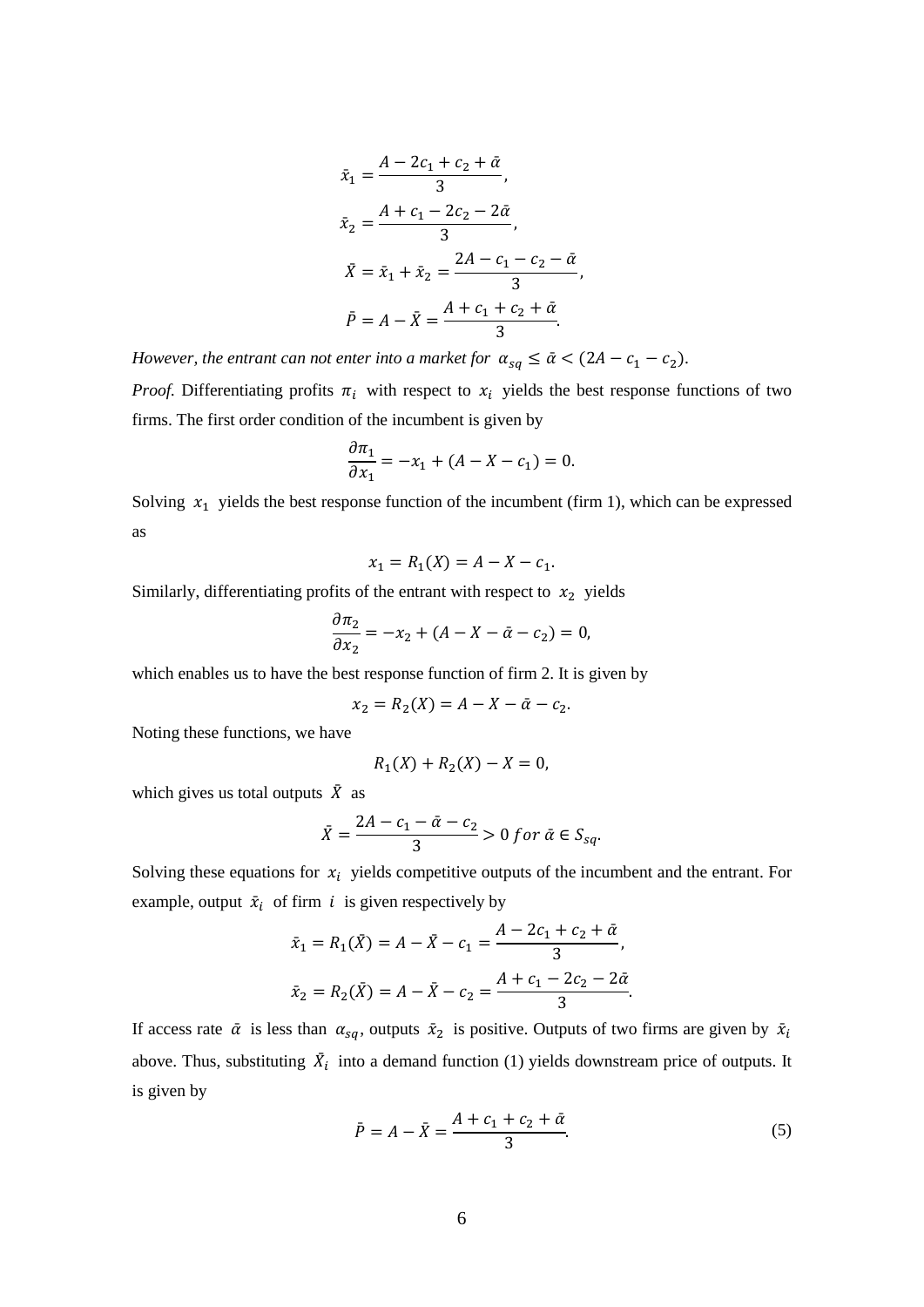Positivity of outputs depends crucially upon access rates set by the authority.

However, if access rate  $\bar{\alpha}$  is not less than  $\alpha_{sa}$ , the entrant can not make positive profits and then it can not stay at a market. Outputs of the incumbent can be positive only if access rate is less than  $(2A - c_1 - c_2)$ .  $\Box$ 

It then follows from Lemma 1 that downstream price is determined by an access rate and that it increases with the access rates.

When we apply the PS test (3) to the partial regulation game, it is easy to show that

$$
\bar{P} - \bar{\alpha} - c_1 = \frac{A - 2c_1 + c_2 - 2\bar{\alpha}}{3} \ge 0 \quad \text{iff} \quad \bar{\alpha} \le \tilde{\alpha} = \frac{A - 2c_1 + c_2}{2}.
$$

The result of the PR test (4) is given by

$$
\bar{P} - \bar{\alpha} - c_2 = \frac{A + c_1 - 2c_2 - 2\bar{\alpha}}{3} > 0 \quad \text{iff} \quad \bar{\alpha} < \alpha_{sq} = \frac{A + c_1 - 2c_2}{2}.\tag{6}
$$

Note that  $\tilde{\alpha}$  and  $\alpha_{sq}$  are both less than A in view of (2).

The entrant can not make positive profits and exits from a market if the authority sets access rates equal to  $\alpha_{sa}$ .

It would be easy to show the arguments above by the use of the PS and the PR lines, which are given respectively by

$$
P - \alpha - c_1 = 0,
$$
  

$$
P - \alpha - c_2 = 0.
$$

Both of them are depicted in Figures 1 and 2 together with the Downstream Price line (or DP), which is given by

$$
P = \frac{A + c_1 + c_2 + \alpha}{3}.
$$
  
\*\*\*\*Fig.1\*\*\*\*  
\*\*\*\*Fig.2\*\*\*\*

In what follows, let first take up a game where the entrant is less efficient: i.e.,  $c_1 < c_2$ . Then, the PS line (or PS) is below the PR line (or PR). Thus, Fig. 1 shows that  $\alpha_{sq} < \tilde{\alpha}$ . However, if  $c_1 \ge c_2$ , the PS is above the PR. Thus, it follows from Fig. 2 that the intersection point of the PS with the DP is left to that of the PR with the DP. Then, Fig. 2 shows that  $\alpha_{sq} \geq \tilde{\alpha}$ .

Comparing Fig. 1 with Fig. 2, it is straightforward to show that

$$
\alpha_{sq} \gtrless \tilde{\alpha} \quad \text{iff} \quad c_1 \gtrless c_2.
$$

Note that if outputs and/or profits of a firm is not larger than zero, then the firm has to exit from a market. Then, we can now summarize our results as: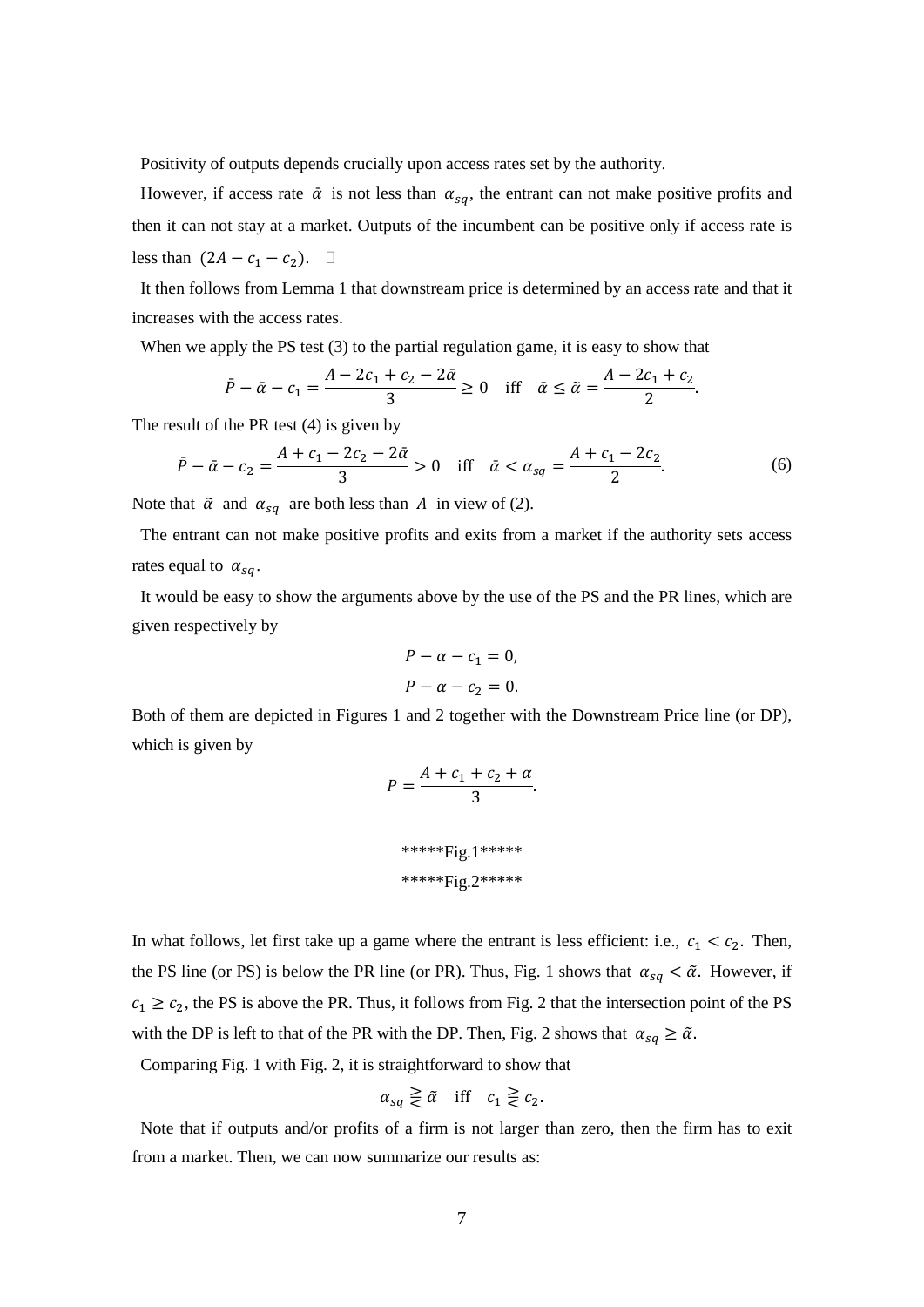**Lemma 2.** *When we apply the Price Squeeze test proposed by the European Commission to the partial regulation game, the results are shown in the following cases:* 

*Case 1: The incumbent can enjoy efficiency advantage: i.e.,*  $c_1 < c_2$ *.* 

*If access price*  $\bar{\alpha}$  *set by the authority is in the set*  $[0, \alpha_{sq})$ , both tests can be passed. The *entrant can be viable. If it is in the closed*  $[\alpha_{sa}, \tilde{\alpha}]$ , *it leads to a false negative: The entrant can not supply outputs profitably even if the PS test is passed. Finally, if it is larger than*  $\tilde{\alpha}$ *, both tests are failed. The entrant can not be viable.* 

*Case 2: The entrant can not enjoy efficiency advantage: i.e.,*  $c_1 \ge c_2$ .

*If access price*  $\bar{\alpha}$  *set by the authority is in the closed set* [0, $\tilde{\alpha}$ ], *both tests can be passed. The entrant can stay at a market. If it is in the open set*  $(\tilde{\alpha}, \alpha_{sa})$ , it leads to a false positive: *Although the PS test is failed, the entrant can be viable. Finally, if it is equal to or more than*   $\alpha_{sq}$ , both tests are failed and the entrant can not stay at a market.

*Proof.* Case 1: This game is shown in Fig. 1, where the PR is above the PS. First, if  $\bar{\alpha} \in$ [0,  $\alpha_{sa}$ ], the PS and the PR tests can be passed. Second, if  $\bar{\alpha} \in [\alpha_{sa}, \tilde{\alpha}]$ , it follows from the definitions of  $\alpha_{sq}$  and  $\tilde{\alpha}$  that the PR test is not passed, but that the PS test can be passed. Thus, the entrant can not be viable in a market even if the PS test indicates that the incumbent does not practice a price squeeze. Thus, a falsenegative occurs. The typical example of a false negative is shown in point B in Fig. 1. For  $\tilde{\alpha} \ge \alpha_{sa}$ , both tests are violated.

Case 2: This is a game which is shown in Fig. 2, where the PS is above the PR. First, for  $\bar{\alpha} \in [0, \tilde{\alpha}]$ , both tests can be passed. If  $\bar{\alpha}$  is in  $(\tilde{\alpha}, \alpha_{sq})$ , it follows from the definitions of  $\alpha_{sq}$ and  $\tilde{\alpha}$  that the PR test is passed, but the other can not be passed. Although the entrant can reap positive profits, the PS test indicates that access price set by the authority can not pass the PS test. Thus, we can say that the access rate leads to a false negative. One of examples of a false positive is shown in point C in Fig. 2. It is easy to show that access price  $\bar{\alpha}$ , which is larger than  $\alpha_{sq}$ , violates both tests.  $\square$ 

Note that it does not matter whether the entrant is more efficient than the incumbent in a partial regulation game. This is because an access price is set by the authority and then the entrant is less squeezed its profits in an upstream market than in no regulation game. Note that less efficient entrants can not be viable in no regulation game.<sup>[10](#page-8-0)</sup>

<span id="page-8-0"></span> $10$ For example, see Bork (1978) and Carlton (2008) in which a downstream market is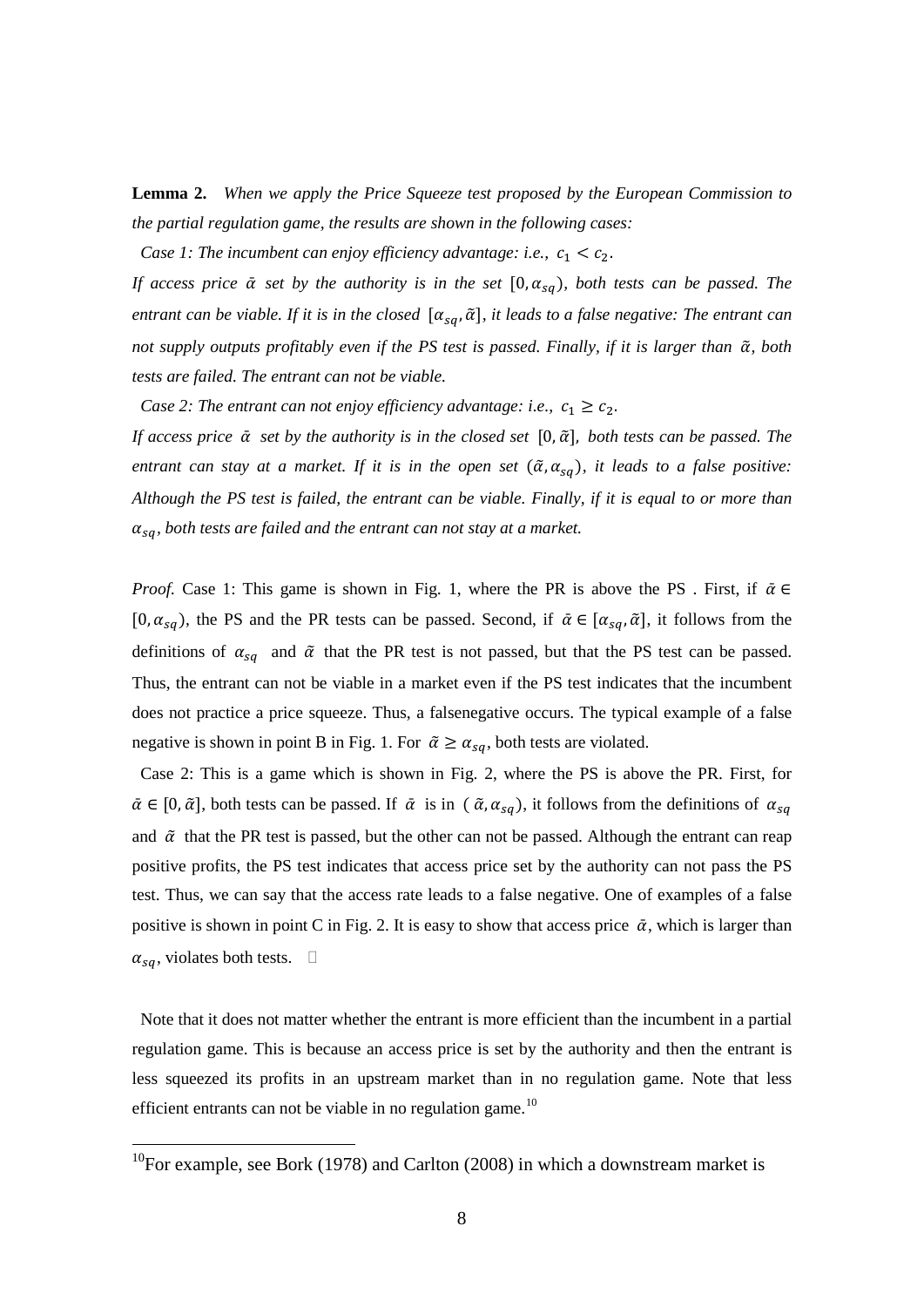We can summarize our results of the exit of a new entrant as:

**Proposition 1.** *Depending upon the relative values of average costs of firms, we will encounter two distinct types of games, where new entrants are excluded from a market:* 

*1. If a new entrant is less efficient than the incumbent firm, there are two basic games which cause the entrant to exit from a market:* 

 $(a)$ . The set $(\bar{\alpha}, \bar{P})$  is below the PS test line: The regulatory authority sets too high access rates *for the entrant to be viable.* 

*(b). The set*  $(\bar{\alpha}, \bar{P})$  *is above the PS test line, but below the PR test line: The inefficiency of the entrant causes the entrant not to make positive profits if the access rate is not so high.* 

*2. If a new entrant is not less efficient than the incumbent firm, then the entrant exits from a market when the set*  $(\bar{\alpha}, \bar{P})$  *is below the PR test line.* 

*Proof.* The first game is shown in Fig. 1, where the entrant is less efficient than the incumbent. It is easy that the entrant can not reap positive profits only if the access rate is larger that  $\alpha_{sa}$ . Moreover, it follows from Fig. 1 that the entrant can not reap positive profits if either  $\bar{\alpha} > \tilde{\alpha}$  or  $\alpha_{sa} \leq \bar{\alpha} \leq \alpha$ .

If the entrant is not less efficient, this game is shown in Fig. 2. It can not make positive profits only if access rate is below the PR line.  $\Box$ 

In short, we find that there are two basic factors which cause the entrant not to stay at a market: One is a higher access rate set by regulatory authority and the other is inefficiency of the entrant. Note that new entrants cannot stay at a market even if the PS test is passed. The exit from a market is due to its inefficiency in that market competition causes an inefficient firm to be excluded from a market. Thus, the PS test, which assumes that the entrant is equally efficient competitor to the incumbent, is not always a reliable measure to judge whether the authority approves the incumbent to employ a price squeeze.

## **4 Price Squeeze Test and Case of Deutsche Telekom**

 $\overline{a}$ 

So far, it has not been paid attention to the assumption of the PS test: A new entrant is an equally efficient competitor to the incumbent firm: *i.e.*,  $c_1 = c_2$ . This is called the PS

competitive, and Yang and Kawashima(2011) in which a downstream market is a duopoly. Moreover, this will be shown in Section 5.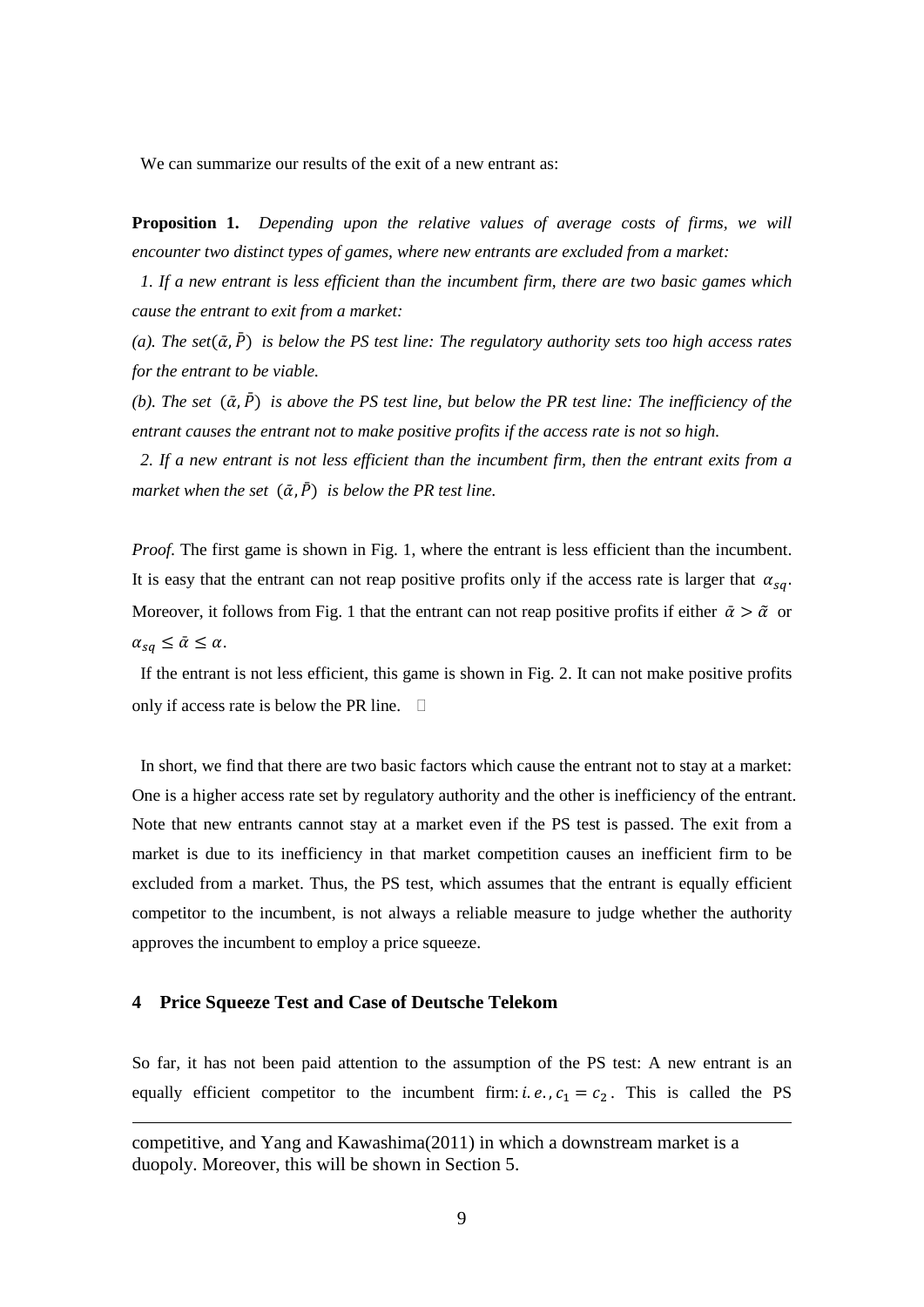assumption. To explore the characteristics of the PS test, our new test, which is called the PR test, was introduced and expressed as (4). If the PS assumption holds true, the PS test coincides with the PR test. However, one point should be noted. For  $c_1 = c_2$ , the intersection point of the PS with the DP coincides with that of the PR and the DP. If the intersection is given by a set  $(\bar{\alpha}, \bar{P})$ , it turns out that

$$
\bar{P} - \bar{\alpha} - c_1 = 0,
$$
  

$$
\bar{P} - \bar{\alpha} - c_2 = 0.
$$

It follows from (3) and (4) that a false negative occurs when costs of both firms are equal. In fact, the PS test can be passed, but the entrant can not make positive profits. However, the set of an access rate which satisfies equations above does not play an important role in what follows. Thus, we will ignore it in what follows.<sup>[11](#page-10-0)</sup> Noting these, our arguments are summarized in what follows:

**Lemma 3.** *If average costs of a new entrant are equal to those of the incumbent firm, then we have:* 

*a). If a set of upstream ( or access rates) and downstream prices can pass the PS test, the entrant can profitably supply outputs.* 

*b). If the set can not pass the test, the entrant can not be viable.* 

This is what the European Commission would have supposed. Under the PS assumption, if the PS test is passed, the entrant can be viable. If it is not, it turns out that the incumbent has employed a price squeeze and then the entrant can not stay at a market. Thus, the PS test is a precise signal of whether the incumbent has practiced such an exclusionary strategy. If the entrant exit from a market, it turns out that the incumbent has adopted a price squeeze. Under the PS assumption, the decision of the European Commission on the case of DT holds true.

The German markets in telephone services has been liberalized since 1996, and the Deutsche Telecom has been subject to regulation at both the wholesale and the retail levels. Although the DT has been subject to a price cap for baskets of services, it was given discretion to the pricing strategy of individual component services within the basket. Thus, we consider the German telecommunications market from the view point of the partial regulation game where the PS assumption holds true. Although pricing strategy of DT was approved by the German regulatory authority, the entrant was not able to make positive profits and then exited from the market. It

<span id="page-10-0"></span> $11$  We can be more precise than this: Access rate at which the PS intersects the DP defines a zero-measure set in the  $S_{sq}$ . Then, we can ignore such an access rate.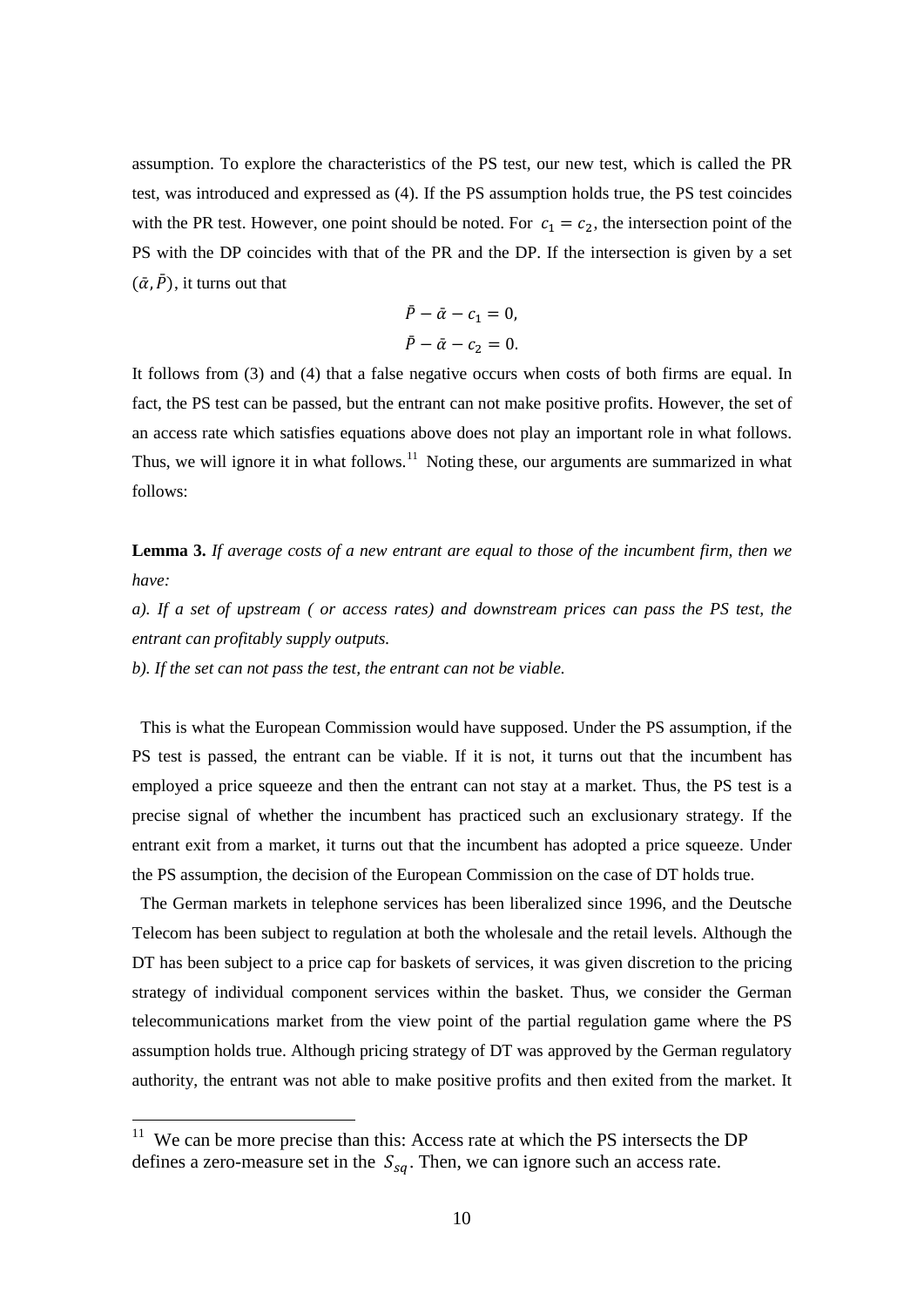then follows from these that a pair of access rates set by the authority and decreases in downstream price by DT were judged that DT practiced a price squeeze and then it was fined for an abusive price squeeze.

When costs of firms are taken into account, we will encounter quite different scenarios. If the entrant is less efficient than the incumbent, it follows from Proposition 1 that there is a possibility that the entrant are excluded by market competition. Thus, an exclusionary strategy such as a price squeeze is not a sole reason why the entrant can not stay at a market. We should not ignore a possibility that an inefficient entrant is excluded from a market by market competition.

As Rey and Tirole (2007) pointed out, it is well known that costs of firms are difficult to estimate. The EC and the regulatory authority can more easily get access to costs information of firms than private firms. They are publicly financed for their social duties. Moreover, the Commission hires many experts and staffs such as lawyers, accountants and economists, who can analyze data. It is evident that the EC is more qualified to estimate precisely costs of firms than the incumbent firm. Moreover, the EC holds the position to judge and fine firms which employ such an exclusionary strategy.

Ignoring costs of firms causes a serious problem to the Commission, which is summarized in the following proposition:

We can now establish:

**Proposition 2.** *There is a legal flaw in the procedures of the European Commission for judgments on case of Deutsche Telekom unless the Commission can give evidence that new entrants are as efficient as the incumbent firm.* 

*Proof.* It follows from Lemma 3 that if the PS assumption is valid a new entrant exits from a market only when a price squeeze is practiced. However, if the PS assumption does not hold true, Lemma 3 does not hold and it follows from Proposition 1 that a false negative or a false positive can arise. This means that the PS test is not a reliable measure to judge whether a price squeeze has been adopted.

To justify to fine DT for an abusive price squeeze, the EC has to examine whether the PS assumption holds true in the case of DT. However, the Commission decision does not refer to costs of the entrant. It is indispensable for the EC to show clear evidence that the test can show precisely strategies of the incumbent. As it has not made such efforts until now, there is a legal flaw in the procedures for its decision making and the decision by the Commission on the case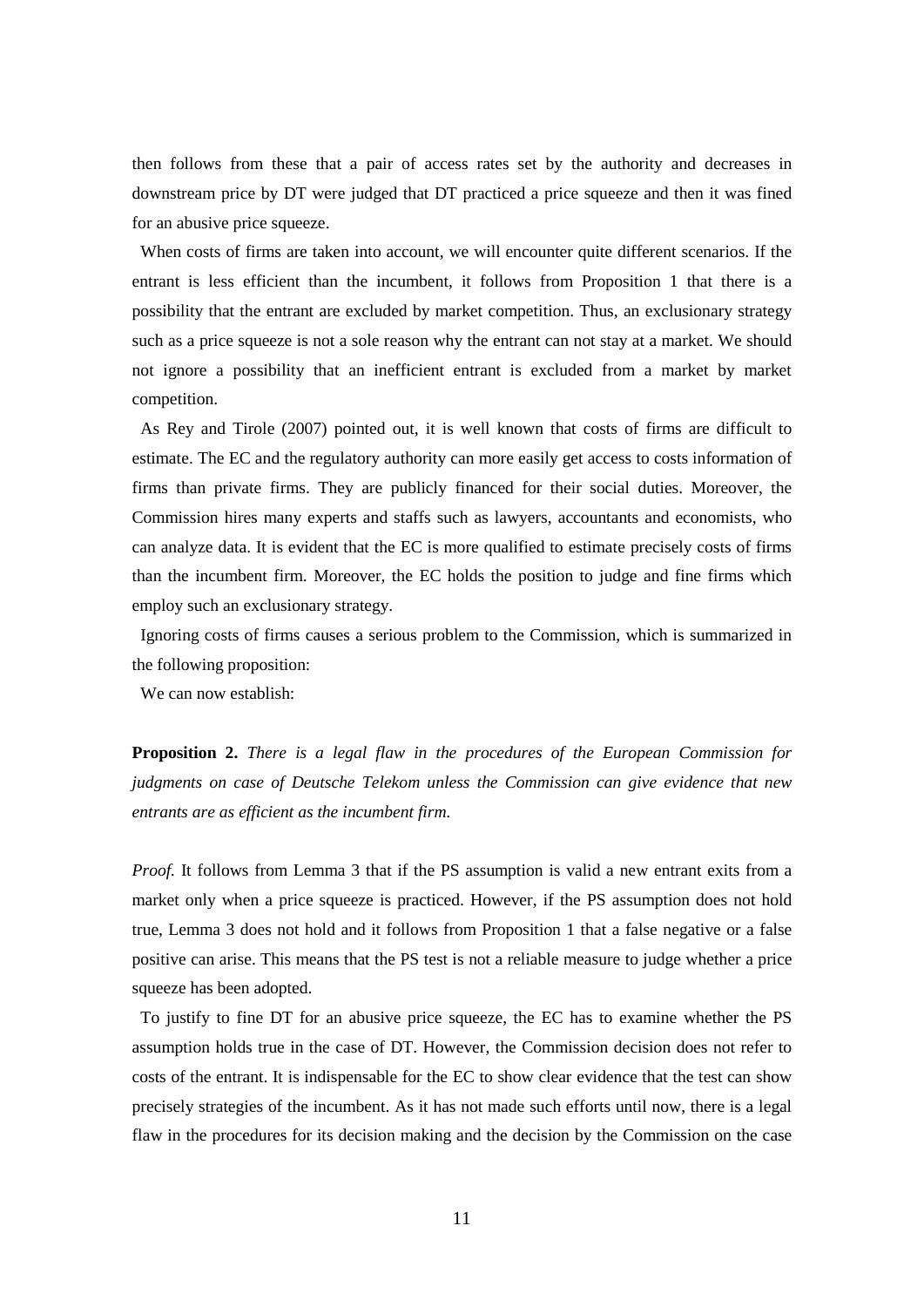of DT is not well founded  $\Box$ 

As the EC keeps closed the data of costs of the incumbent and the entrant to the public in its decision, there will be serious concerns that the EC can manipulate figures and the definitions of costs to justify its decision. In these situations, no one can review the details of its decision. Instead of estimating costs of firms, the PS assumption is made. As shown in Proposition 1, difference in productivities of firms plays a key role in our arguments of the case of DT: The PS test proposed by the EC is not always a reliable means to judge whether a price squeeze has been practiced. Depending upon the relative values of costs of two competitors, cause and effect differ.

The EC may have strong incentives not to disclose the data concerning the case of DT. If data are open to the public, there will be a lot of criticisms on the EC decision. For example, it is difficult to define the definition and figures of costs which many people agree with. Thus, the disclosure of the data *opens Pandora's box* and incurs huge amounts of money and time to EC in order to justify the decision. Depending upon the definition of costs, it may or may not conclude from Proposition 1 and Lemma 3 that DT does not employ a price squeeze. It follows from these arguments that the strategy of not opening data to the public enabled the EC to save efforts and costs, and enables it to succeed in persuading the European Court of Justice to approve its decision. Thus, it was *the dominant strategy* for EC.

Moreover, real firms differ in management, production facilities and so on. This means that it is almost impossible for costs of the entrant to equal those of the incumbent. The assumption that the entrant is as efficient as the incumbent does not generally hold true. Even if costs can be estimated precisely, the assumption is not valid for real firms.<sup>[12](#page-12-0)</sup>

Noting these arguments, we can conclude:

**Proposition 3.** *The European Commission decision fining Deutshe Telekom should be declined unless the Commission has made sure that the entrant is as efficient as the incumbent.* 

*Proof.* As pointed out above, the PS assumption that the entrant is as efficient as the incumbent does not generally hold true. In fact, the Commission has paid no attention to this assumption. Then, the decision of the EC on the case of DT is derived from false assumptions.

<span id="page-12-0"></span><sup>&</sup>lt;sup>12</sup>We can be more precise than this. Let  $C$  be a set of possible costs of firms, which is the closed interval. It follows from Measure theory in Mathematics that for  $c_i \in \mathcal{C}$ , a set  $(c_1, c_2)$  such that  $c_1 = c_2$  defines a zero-measure set in  $C \times C$ . Thus, we can ignore the possibility that the entrant is an equally efficient competitor.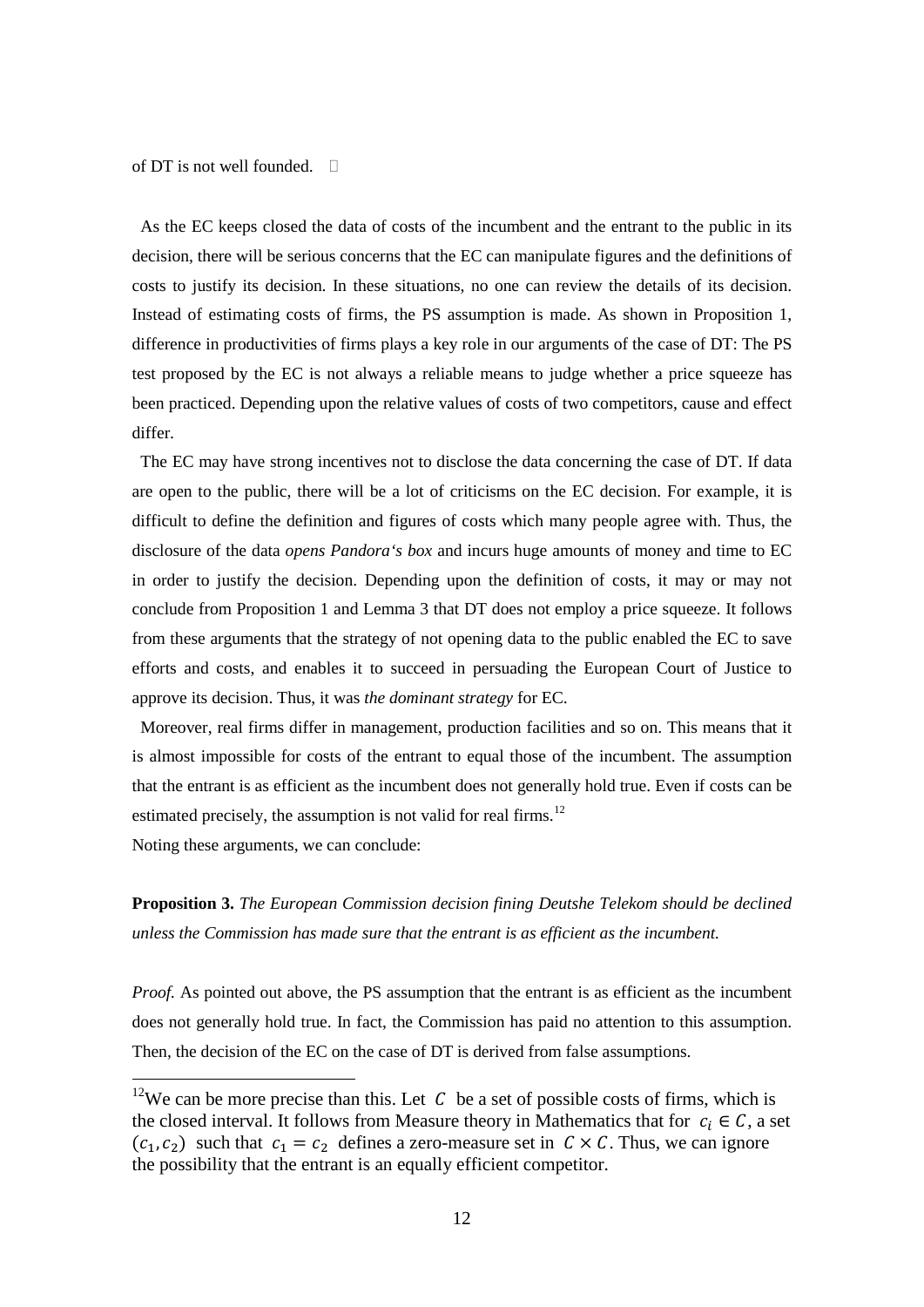It follows from Mathematical Logic that the conclusions from false assumptions are logically true, but are meaningless. Thus, it follows from Proposition 2 and arguments above that the Commission decision is meaningless and then it is unfounded. Thus, the European Commission decision should be declined.  $\Box$ 

#### **5 Price Squeeze and No regulation Game**

Now, consider a no regulation game in which upstream market is not regulated. To proceed with our analysis, let assume that

$$
c_1 > c_2,\tag{7}
$$

and

$$
A \ge 2c_1,\tag{8}
$$

which is due to  $(2)$  and  $(7)$ . It takes the place of  $(2)$  in what follows. In fact, this is a more useful and direct expression than (2). A demand function is given by (1).

No regulation game is modeled as a two-stage game with complete and perfect information. The timing of this game is as follows:

- 1. The incumbent chooses access rate  $\bar{\alpha}$  from the colsed interval  $S_{sq} = [0, 2A c_1 c_2)$ .
- 2. Two firms compete in supplying outputs in a downstream market.

In the second stage, profits of them are expressed as

$$
\pi_1 = (P - c_1)x_1 + \bar{\alpha}x_2,
$$
  

$$
\pi_2 = (P - \bar{\alpha})x_2.
$$

The best response functions are given respectively by

$$
\frac{\partial \pi_i}{\partial x_i} = 0, \text{for } i = 1, 2.
$$

It follows from (6) that if access rate  $\bar{\alpha}$  set by the incumbent is less than  $\alpha_{sa}$ , outputs of firms and price are shown in Lemma 1. However, if  $\bar{\alpha}$  is not less than  $\alpha_{sa}$ , the entrant can not enter into a market. In what follows, our focus is mainly on the former game where  $\bar{\alpha}$  is less that  $\alpha_{sq}$ . We will take up the latter if necessary.

In the first stage, the incumbent maximizes its profits given demand for inputs. Noting that one unit of outputs is produced with one unit of inputs, demand for inputs is given by outputs of the entrant, which is given In Lemma 1:  $\bar{x}_2 = \frac{A+c_1-2c_2-2\alpha}{3}$  if  $\bar{\alpha}$  is less than  $\alpha_{sq}$ .<sup>[13](#page-13-0)</sup>

Substituting outputs  $\bar{x}_i$  and price P into profits of the incumbent yields

<span id="page-13-0"></span><sup>&</sup>lt;sup>13</sup>If it is not less than  $\alpha_{sq}$ ,  $\bar{x}_2 = 0$ .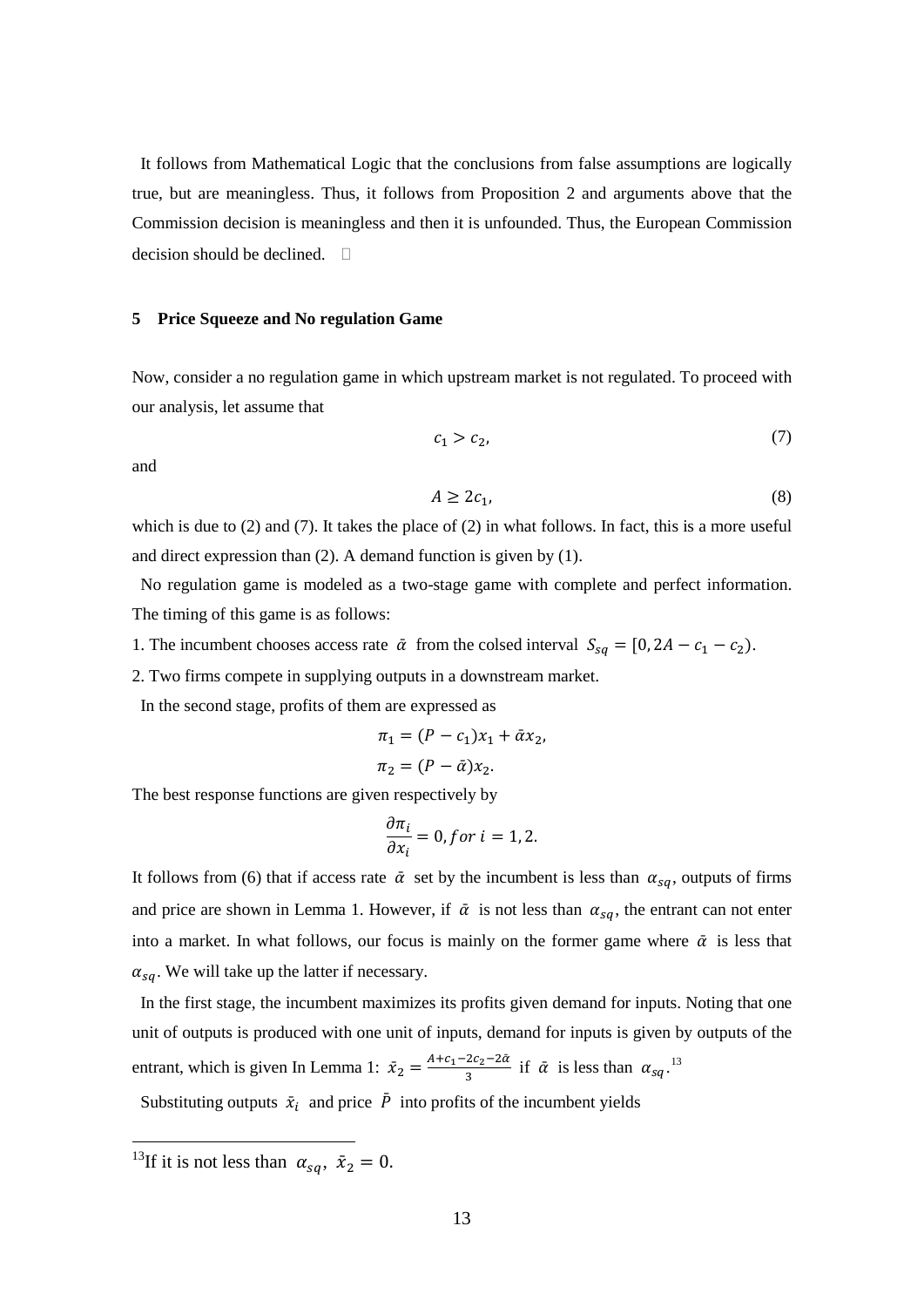$$
\pi_1(\bar{\alpha}) = (\bar{P} - c_1)\bar{x}_1 + \bar{\alpha}x_2 = \left(\frac{A - 2c_1 + c_2 + \bar{\alpha}}{3}\right)^2 + \frac{\bar{\alpha}(A + c_1 - 2c_2 - 2\bar{\alpha})}{3}.
$$

The first order condition yields

$$
\frac{\partial \pi_1(\bar{\alpha})}{\partial \bar{\alpha}} = \frac{2(A - 2c_1 + c_2 + \bar{\alpha})}{9} + \frac{(3A + 3c_1 - 2c_2 - 12\bar{\alpha})}{9} = \frac{(5A - c_1 - 4c_2 - 10\bar{\alpha})}{9} = 0.
$$

The optimal access rate is given by

$$
\alpha^* = \arg\max(\bar{\alpha}) = \frac{5A - c_1 - 4c_2}{10} > 0,\tag{9}
$$

where the inequality is due to  $(7)$  and  $(8)$ .

We can now establish:

#### **Lemma 4.** *The incumbent does not have incentives to monopolize a downstream market.*

*Proof.* Noting that the profits function of the incumbent is concave,

$$
\pi(\alpha^*) \geq \pi(\bar{\alpha}), \text{for } \bar{\alpha} \in S_{sq},
$$

where the quality holds at  $\bar{\alpha} = \alpha^*$ . Note also that  $\alpha^*$  is less than  $\alpha_{sa}$ . In fact,

$$
\alpha^* - \alpha_{sq} = \frac{5A - c_1 - 4c_2}{10} - \frac{A + c_1 - 2c_2}{2} = \frac{3(c_2 - c_1)}{5} < 0,
$$

where the inequality is due to (7). Thus, the maximum profits can be achieved by supplying inputs to its competitor.  $\Box$ 

Although the incumbent can exclude the entrant by setting access rate equal to  $\alpha_{sa}$ , the incumbent does not employ such an exclusionary strategy. The monopolization of a downstream market provides additional profits with the incumbent and at the same time the incumbent loses a customer in an upstream market. This causes loss of profits to the incumbent. It is not straightforward that additional profits overcome loss in the upstream. Our Lemma above shows that the loss is larger than additional profits so that the monopolization of both markets does not enable the incumbent to reap the maximum profits. This is one of the important features in vertically related markets. From now on, we can ignore the games in which access rate is larger than  $\alpha_{sa}$ .

Next, we can show subgame perfect equilibrium in no regulation game. Substituting  $\alpha^*$  into  $\bar{x}_i$ , and  $\bar{P}$  in Lemma 1 yeilds equilibrium outputs and prices in no regulation game. We can summarize them:

**Lemma 5.** If access rate  $\bar{\alpha}$  set by the incumbent is less than  $\alpha_{sa}$ , equilbrium outputs and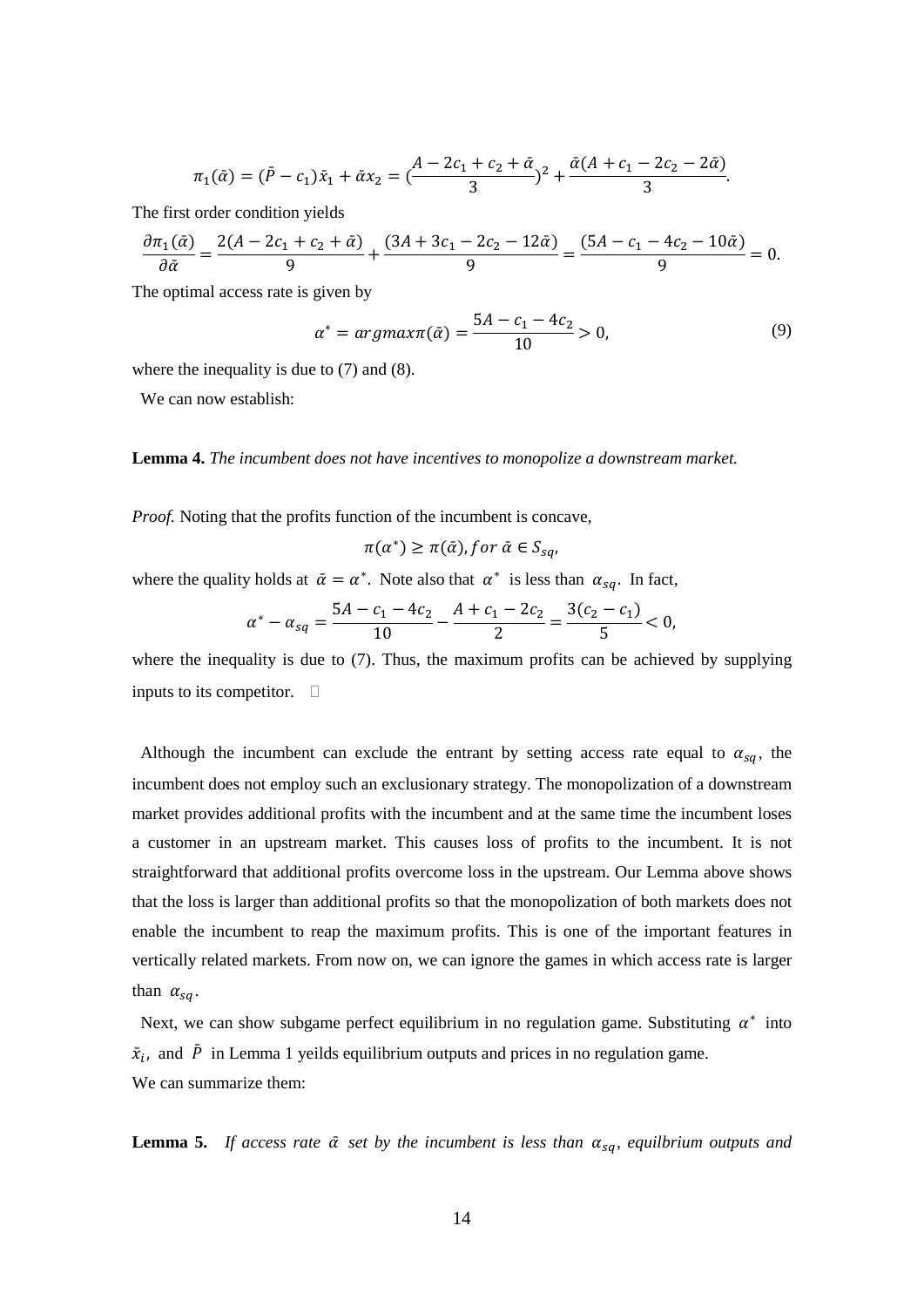*prices are expressed respectively as,* 

$$
x_1^* = \frac{(A - 2c_1 + c_2 + \alpha^*)}{3} = \frac{5A - 7c_1 + 2c_2}{10} > 0,
$$
  
\n
$$
x_2^* = \frac{(A + c_1 - 2c_2 - 2\alpha^*)}{3} = \frac{2(c_1 - c_2)}{5} > 0,
$$
  
\n
$$
X^* = x_1^* + x_2^* = \frac{(5A - 3c_1 - 2c_2)}{10} > 0,
$$
  
\n
$$
P^* = A - X^* = \frac{5A + 3c_1 + 2c_2}{10} > 0.
$$

*However, if access rate by the incumbent is not less than*  $\alpha_{sq}$ *, the entrant can not enter into a market and then a market is monopolized by the incumbent.* 

It is easy to show that subgame perfect equilibrium in the no regulation game generates a false positive. In fact, substituting  $P^*$  and  $\alpha^*$  into (3) and (4) yields

$$
P^* - \alpha^* - c_1 = \frac{5A + 3c_1 + 2c_2}{10} - \frac{5A - c_1 - 4c_2}{10} - c_1 = \frac{3}{5}(c_2 - c_1) < 0,
$$
\n
$$
P^* - \alpha^* - c_2 = \frac{5A + 3c_1 + 2c_2}{10} - \frac{5A - c_1 - 4c_2}{10} - c_2 = \frac{2}{5}(c_1 - c_2) > 0,
$$

where these inequalities are due to (7).

Note that outputs of the entrant depends solely on the difference in costs between two firms. If the entrant can enjoy advantage in costs, it can reap positive profits and can stay at a market. However, if it can not, the entrant can not stay at a market. The intuition behind this is simple: the entrant has disadvantage in costs, which can be overcome by efficiency of production. However, it is assumed that efficiency is the same to both firms. Then, the entrant can not cope effectively with the incumbent. Disadvantages in costs play a crucial role in market competition. This argument can be summarize as follows:

**Lemma 6.** *A necessary and sufficient condition that the new entrant can be viable at a market is that the entrant is more efficient than the incumbent: i.e.,* $c_1 > c_2$ .

*Proof.* It is easy to show that when we notice outputs  $x_2^*$  of the entrant it can stay at a market if and only if  $c_1 > c_2$ .  $\Box$ 

It is interesting to note that the exit of the entrant can arise not by exclusionary strategy such as a price squeeze by the incumbent, but by inefficiency of the entrant. As the EC assumes away differences in costs, a possibility that the entrant can not cope effectively with the incumbent may be ignored.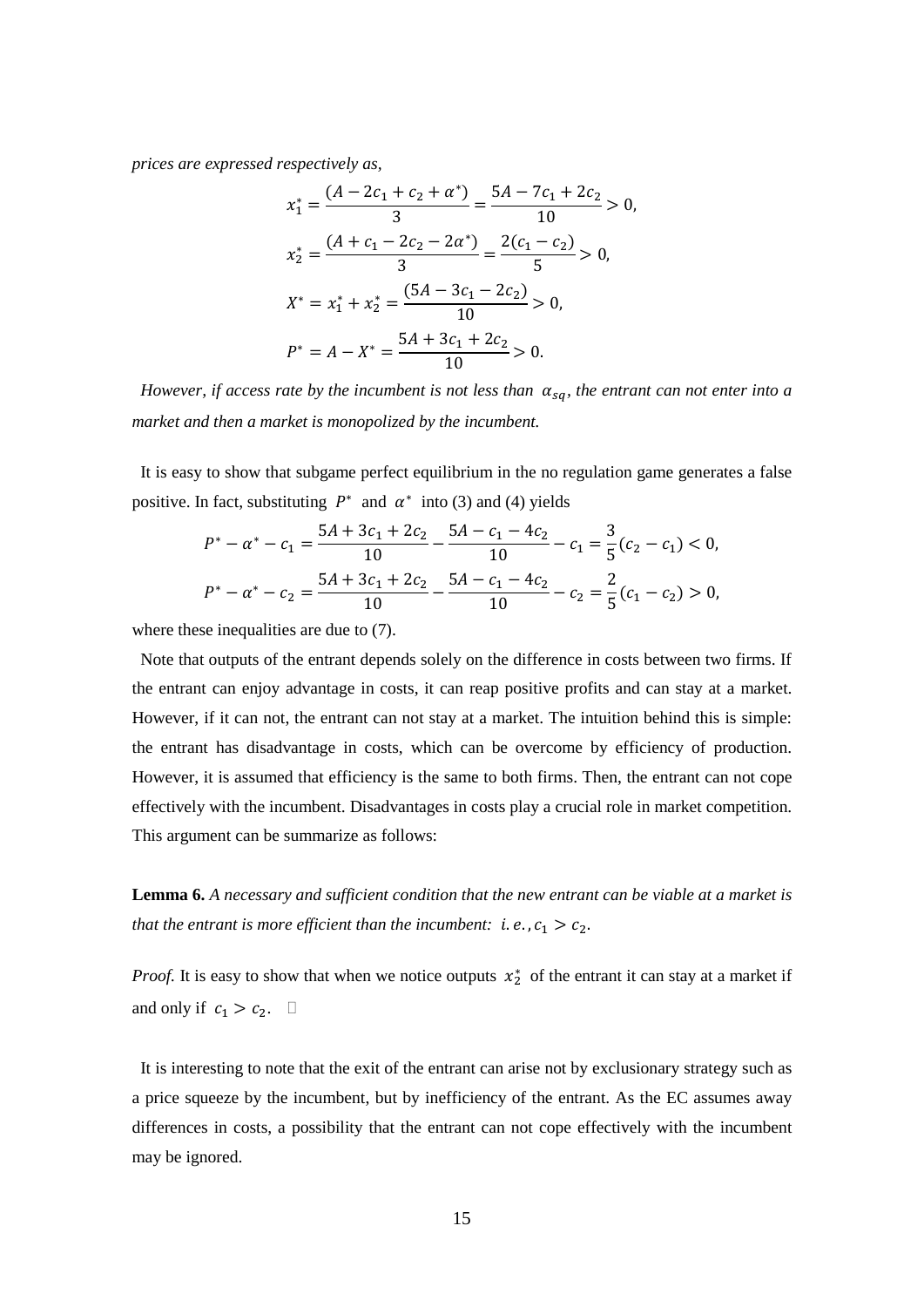When we apply Lemma 6 to the case of DT, fining DT for abusive price squeeze is not well founded. Moreover, it also follows from Lemma 4 that the monopolization of two markets does not provide the maximum profits with DT. If a new entrant exits from a market, it is due to disadvantages in costs of the entrant, not by exclusionary strategies by the incumbent. Without examining costs of firms, there can be a legal flaw in the procedures for the case of DT. These arguments show that the EC decision is not reasonable judgment of the case of DT.

Thus, we can conclude:

# **Proposition 4.** *The EC decision that DT should be fined for abusive price squeeze should be declined.*

It was shown in Proposition 3 that the EC decision is not founded when we apply a partial regulation game. Following the fact which is expressed in the Commission decision of 21 May 2003, the decision is examined by the use of the no regulation game and then it is concluded that the decision is not well founded. Our results above still show that there is a possibility that the EC oversteps the mark. To justify its decision, it is required that the EC should construct a model which supports its decision.

#### **6 Conclusions**

This paper has analyzed the nature of the Price Squeeze test in two distinct types of regulatory environments, which assumes that new entrants are as efficient as the incumbent firm. When we consider that costs differ between firms, it turns out that there are several reasons why a new entrant can not be viable at a market. Our model showed that the PS test arises a false negative or a false positive depending upon the relative values of firms' costs. Thus, the entrant exits from a market not only bya price squeeze by the incumbent, but also by inefficiency of the entrant: Less efficient entrants can not cope effectively with the incumbent. This is a game in which the incumbent is not responsible for the exit and should not be fined.

If new entrants are *equally efficient competitors* to the incumbent, the test proposed by the EC is reliable means to judge whether the incumbent has adopted a price squeeze. However, if the entrants are not equally efficient we have shown that we encounter quite different scenario: It is not reliable measures to judge whether the incumbent has adopted a price squeeze. This means that there is a legal flaw in the procedures for making decision of the case of DT. In fact, the EC has not demonstrated by its model that DT might not have employed such an exclusionary strategy. Thus, the present model has shown that there is a legal flaw in the decision of the EC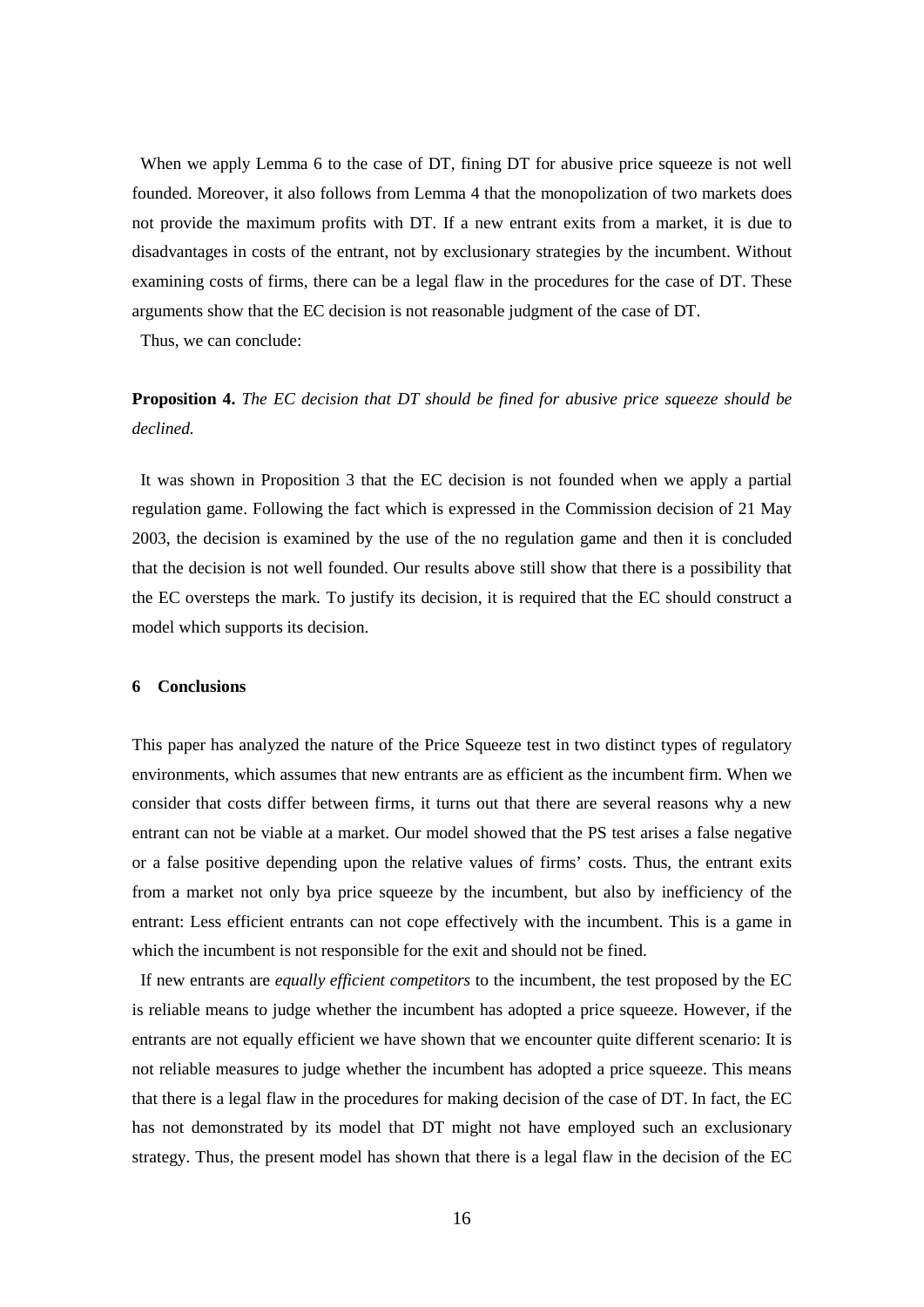on the case of DT not only in the partial regulation environment, but also in a no regulation environment. Thus, the EC decision fining DT for abusive price squeeze should be declined.

It is true that precise estimation of firms' costs is a very difficult and complicated job. After the estimation of costs of the entrant, it will be found that the entrant is not equally efficient. Thus, the EC decision depends upon a false assumption. It follows from Mathematical Logic that the decision on the case of DT is logically true, but is meaningless. To answer our criticism, the EC has to construct its own model which supports its decision.

#### **Acknowledgments**

Hirai thanks Seinan Gakuin University for financial support. We also would like to thank Professor Toichiro Asada, Akio Matsumoto, and Masahiro Yabuta of Chuo University for their advices and suggestions.

### **References**

[1] Armstrong, M. (2002), "The Theory of Access Pricing and Interconnection" in *The Handbook of Telecommunications Economics* (Vol.1)., ed. by Martin Caves *et al*., North-Holland: 297-384.

[2] Bork, R. (1978), *The Antitrust Paradox: A Policy at War with Itself*, New York: Basic Books.

[3] Bouckaert, J., & Verboven, F. (2004), "Price Squeezes in a Regulatory Environment," *Journal of Regulatory Economics*, 26(3), pp.321-51.

[4] Bruno, J., Rey, P., & Saavedra, C. (2014), "The Economics of Margin Squeeze," IDIE Report.

[5] Carlton, D. W. (2008), "Should "Price Squeeze" Be a Recognized Form of Anticompetitive Conduct?," *Journal of Competition Law and Economics, 4(2)*, pp.271-278.

[6] European Commission (1998), "Notice on the Application of the Competition Rules to Access Agreements in the Telecommunications Sector," 98/C: 265/02. (also in *Official Journal of the European Union C 265,* 22/08/1998: 2-28.)

[7] European Commission (2003), "Commission Decision of 21 May 2003 relating a proceeding under Article 82 of the EC Treaty ," *Official Journal of the European Union L 263,* pp.9-41.

[8] Petulowa, M., & Saavedra, C. (2013),"Margine Squeeze in a Regulatory Environment: An Application to Differentiated Product Markets,", mimeo.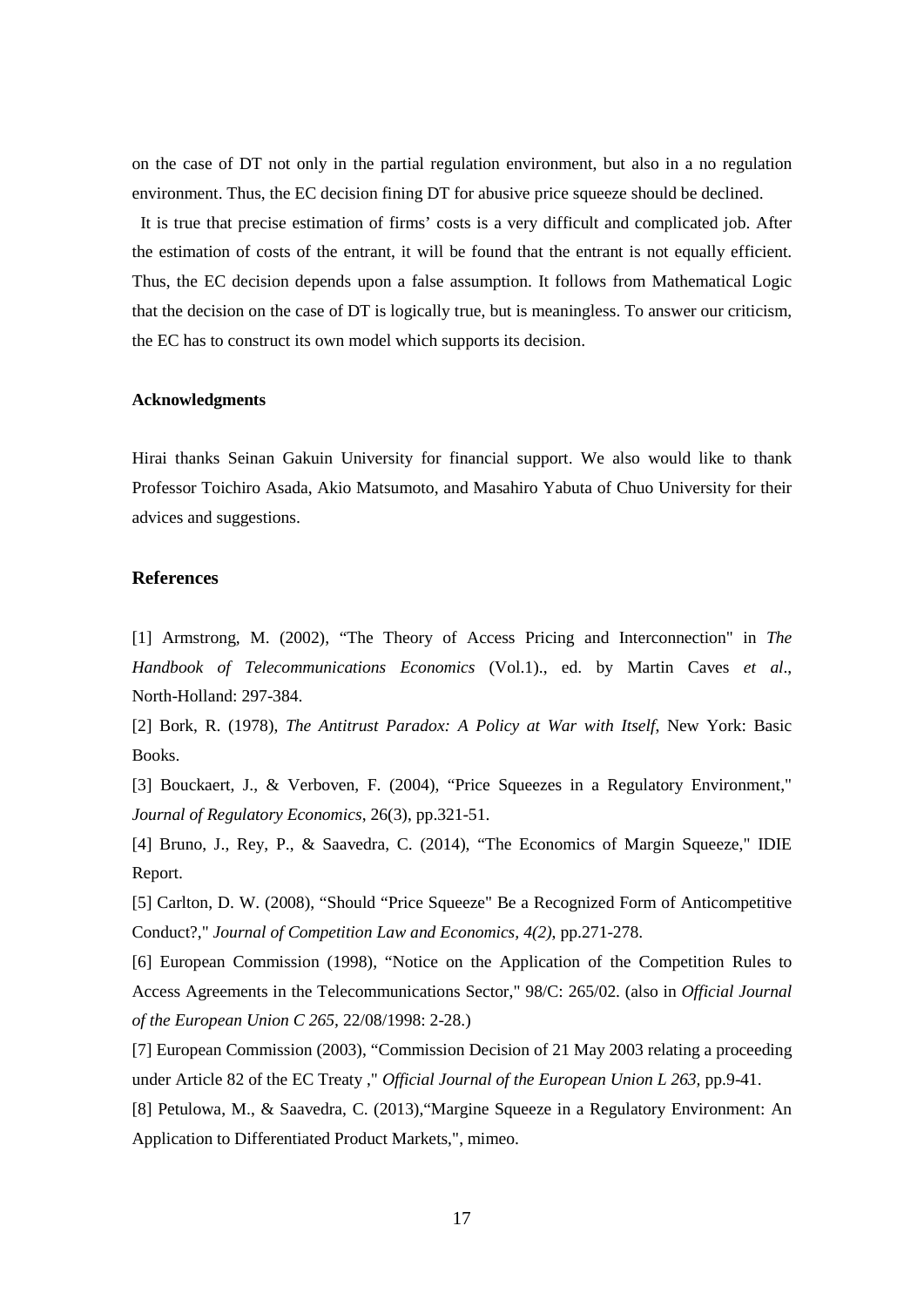[9] Rey, P., & Tirole, J. (2007), "A Primer on Foreclosure," in *Handbook of Industrial Organization Vol.3*, eds. by M. Armstrong and R.H. Porter, Amsterdam, The Netherlands: North-Holland, 2145-2220.

[10] Salop, S. (2010), "Refusals to Deal and Price Squeeze By an Unregulated, Vertically Integrated Monopolist," *Antitrust Law Journal, 76(3)*, pp.709-740.

[11] Weisman, D. L. (2003), "Vertical Integration and Telecommunications," in *The international Handbook of Telecommunications Economics Vol.1*, ed. by Gary Madden, Northampton, MA: Edward Elgar, 232-255.

[12] Yang, C., & Kawashima, Y. (2011), " Is Price Squeeze Optimal Strategy for Integrated Firms ?," Discussion Paper No. 171, Institute of Economic Research, Chuo University.